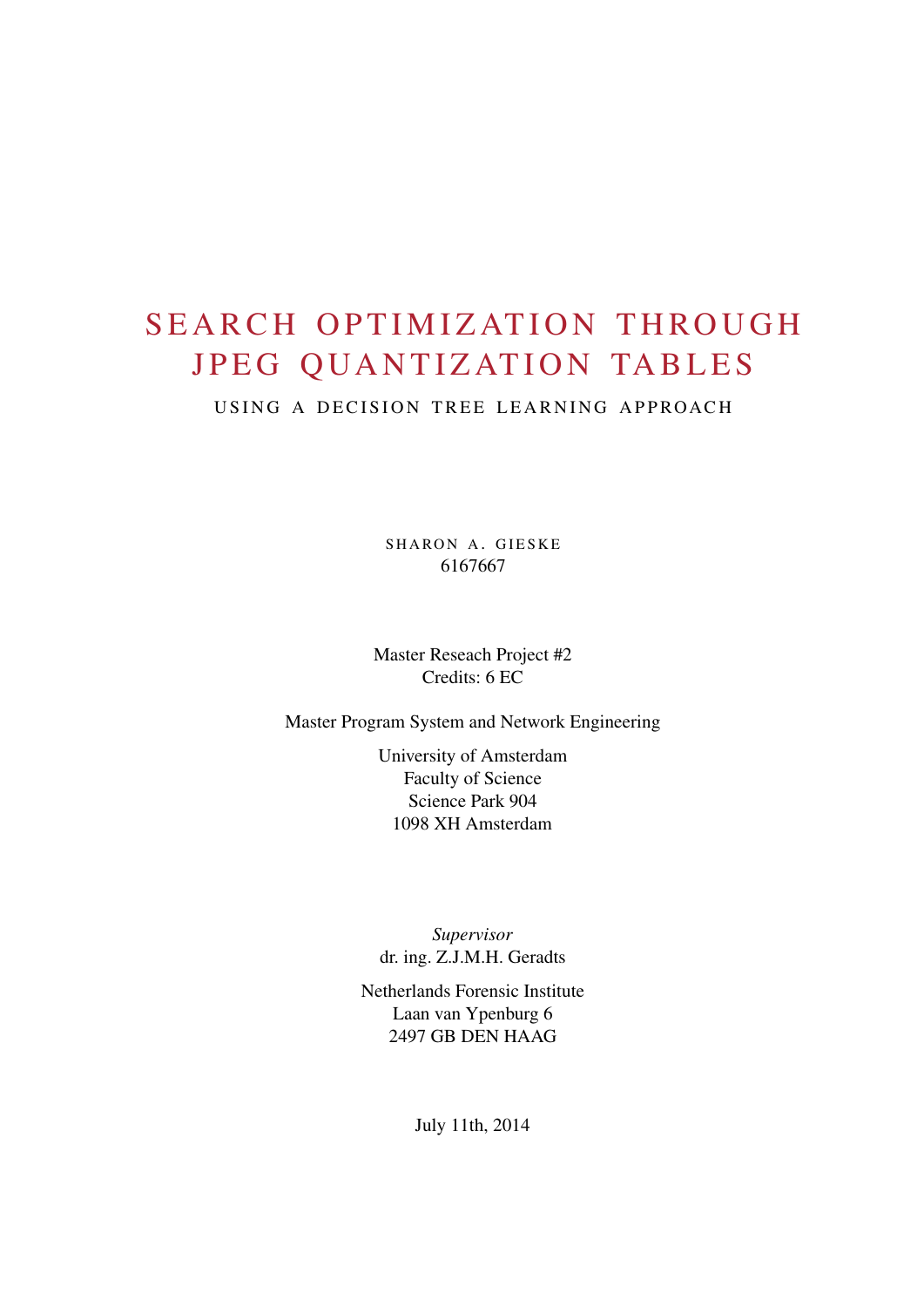This thesis describes the research conducted for optimizing search through JPEG quantization tables. Digital images are frequently found in forensic investigation. In these cases it can be very important to identify the source device of these images. Camera identification can be performed with the use of JPEG quantization tables that are present in the JPEG image. The tables can be matched against all known tables that are retrieved from images from different camera makes and models. This method can be costly in time and an optimization in the search through these JPEG quantization tables is desired.

In this research, a decision tree learning algorithm is applied in order to create decision tree models for the prediction of the camera make as well as the camera model of an image. The performance of the decision tree model is compared to two implementations of prediction models that use databases containing the hashes of the JPEG quantization tables.

The decision tree model performs satisfactory and gains an  $F_2$ -score of 89% for the prediction of the camera make and an  $F_2$ -score 80% for the prediction of the camera model. It gains high scores on recall, which is important for forensic investigations in order to retrieve more incriminating evidence, as well as precision, which is important for decreasing search space. Because the decision tree model creates a one-to-one mapping of JPEG quantization tables to a single camera make or model, a trade-off in  $F<sub>2</sub>$ -scores between classes is found when the JPEG quantization tables are retrieved from images with a different camera make or model. The decision tree model performs better for the prediction of the camera make because camera models of the same make often use the same JPEG quantization tables.

The decision tree model also performs satisfactory in comparison with the database prediction models. The database prediction models score lower on precision, from which can be concluded that an optimization in search is made with the decision tree model. The decision tree model also identifies 50 important parameters from 128 values in the JPEG quantization tables during feature selection. Because not all values in these tables are used, in contrast to the hash database models, the decision tree model is also more flexible when small changes in the JPEG quantization tables occur.

Overall, the decision tree learning algorithm has a good performance for optimizing search through JPEG quantization tables.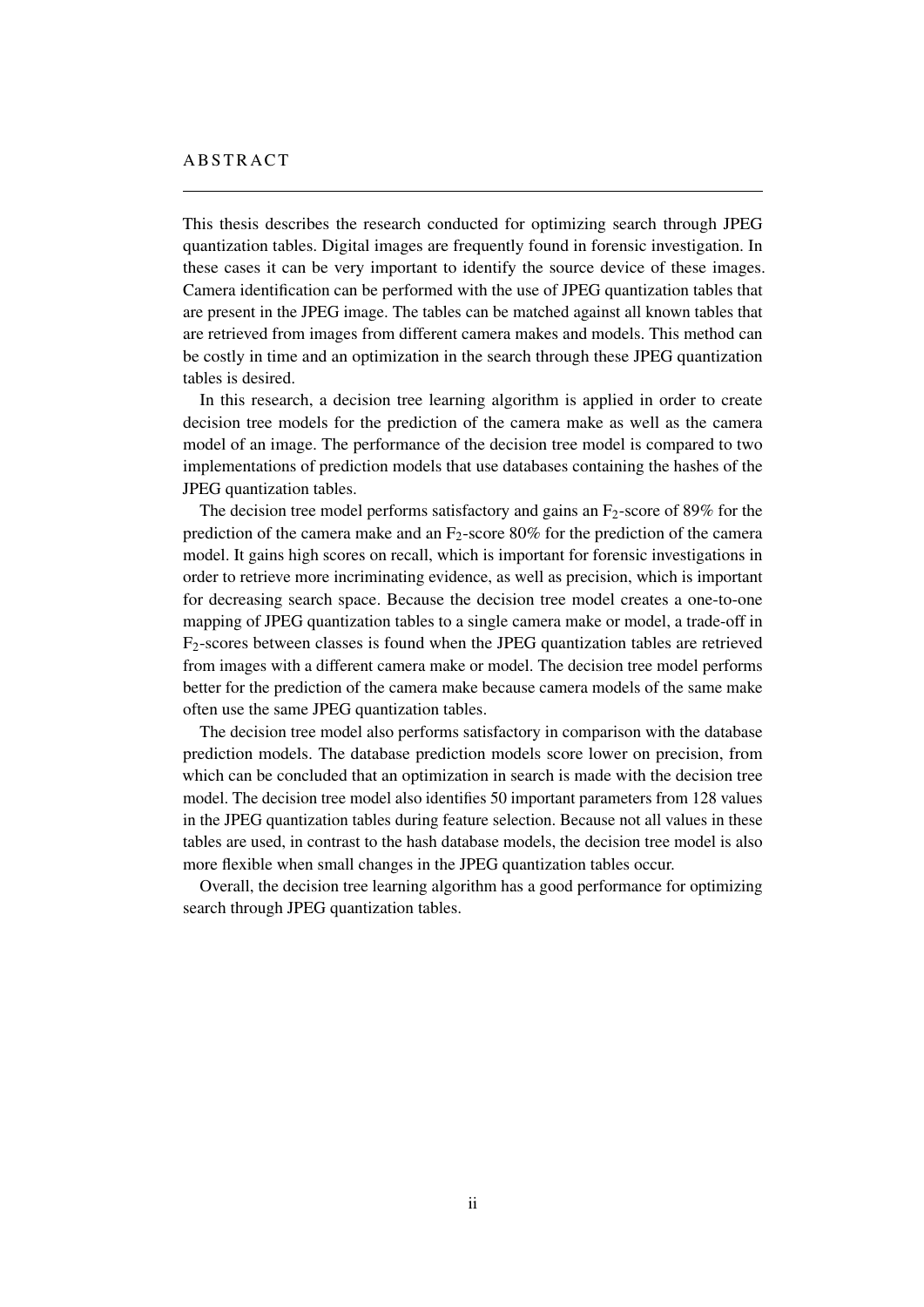| 1            | <b>INTRODUCTION</b>                                                                | 1              |
|--------------|------------------------------------------------------------------------------------|----------------|
|              | 1.1                                                                                | $\mathbf{1}$   |
|              | 1.2                                                                                | $\overline{2}$ |
|              | 1.3                                                                                | $\overline{2}$ |
| 2            | <b>BACKGROUND</b>                                                                  | $\overline{4}$ |
|              | 2.1                                                                                | $\overline{4}$ |
|              | 2.2                                                                                | 5              |
| 3            | EXPERIMENTAL SETUP                                                                 | $\overline{7}$ |
|              | 3.1<br>Dataset                                                                     | $\overline{7}$ |
|              | 3.2<br>Approach                                                                    | $\tau$         |
|              | Extraction of JPEG quantization tables<br>3.2.1                                    | 8              |
|              | 3.2.2                                                                              | 8              |
|              | 3.2.3<br>Decision tree learning $\ldots \ldots \ldots \ldots \ldots \ldots \ldots$ | 8              |
|              | 3.2.4<br>Evaluation                                                                | 9              |
|              | 3.2.5<br>Comparison with hash database                                             | 10             |
| 4            | <b>RESULTS</b>                                                                     | 11             |
|              | 4.1                                                                                | 11             |
|              | 4.2                                                                                | 11             |
|              | 4.3                                                                                | 11             |
|              | 4.4                                                                                | 12             |
|              | 4.5                                                                                | 13             |
| 5            | CONCLUSION                                                                         | 15             |
|              | 5.1                                                                                | 16             |
|              |                                                                                    |                |
| $\mathsf{A}$ | APPENDIX A                                                                         | 17             |
|              | Camera make and model of image database<br>A.1                                     | 17             |
|              | Number of Unique Quantization Tables per Camera Model<br>A.2                       | 18             |
| B            | APPENDIX RESULTS                                                                   | 19             |
|              | B.1                                                                                | 19             |
|              | B.2                                                                                | 19             |
|              | B.3                                                                                | 20             |
|              | <b>BIBLIOGRAPHY</b>                                                                | 21             |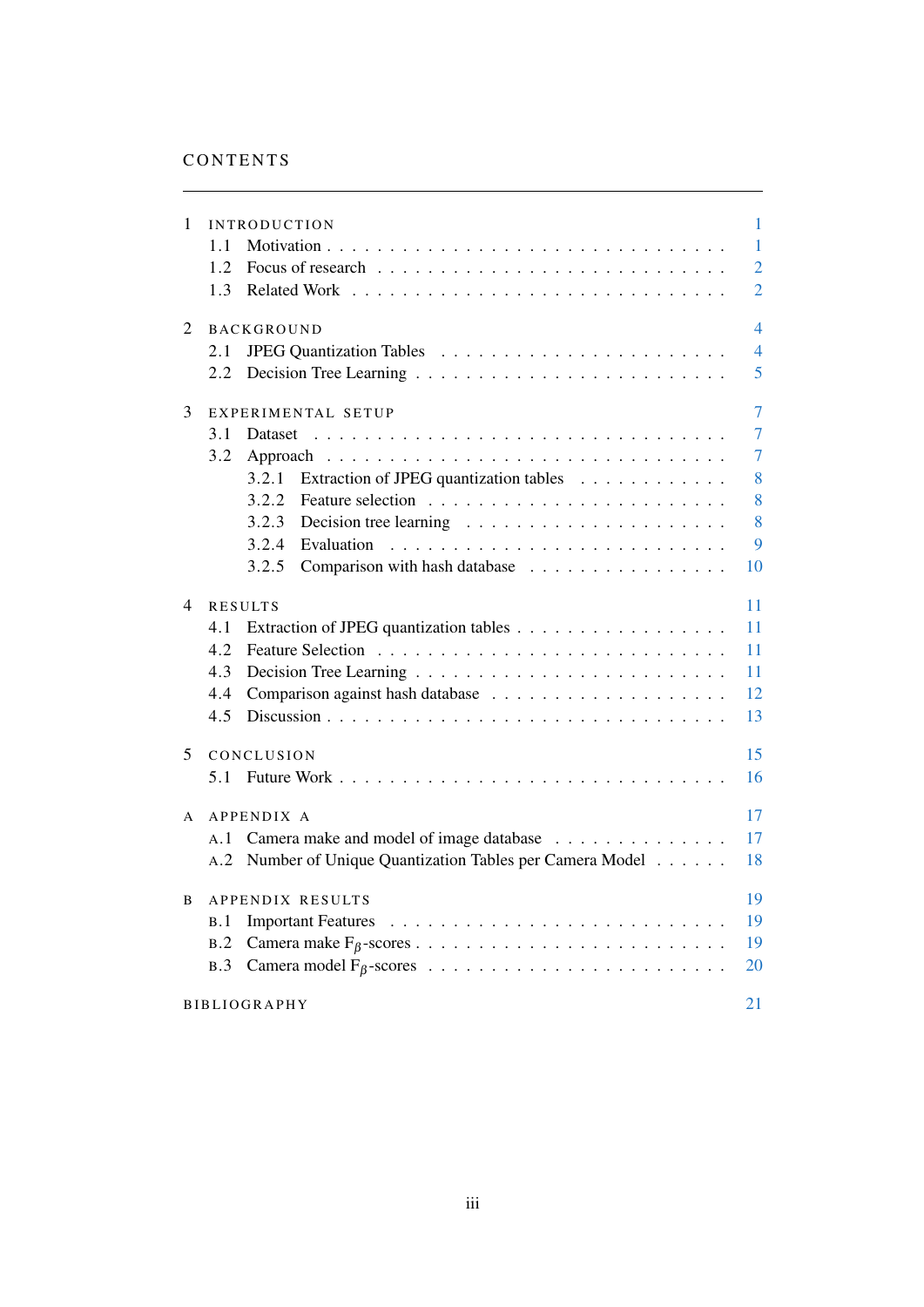# <span id="page-3-0"></span>IN TRODUCTION

This chapter gives an introduction for the research on search optimization for JPEG quantization tables. The motivation for this research is explained and the research question on which is focused is stated. This chapter also describes related work for this research.

#### <span id="page-3-1"></span>1.1 MOTIVATION

Taking pictures is very easy and popular in this digital age. The demand for digital cameras was forecast to be 86 million units for 2013 by Futuresource Consulting[\[6\]](#page-23-1). And even though a decline in market share is present for digital cameras, the worldwide sales in 2013 of smartphones to end users increased with 42.3% from 2012 and totalled a sale of 968 million units in 2013, as reported by Gartner[\[7\]](#page-23-2). Due to this proliferation of smartphones (nowadays all equipped with a camera function) the total number of digital images taken each year is very high. Social media sites which have photo upload functions, such as Facebook and Instagram, report significantly huge numbers on the total upload of images. Facebook alone reported in a white paper [\[1\]](#page-23-3) that more than 250 billion photos are uploaded to their site, with on average a total upload of more than 350 million photos every day. Statistics on Instagram<sup>1</sup> show a total of 20 billion photos shared on Instagram.

Due to this popularity, digital images are often recovered in forensic investigation. For example, in child pornography cases many digital images are present and are important evidence for the investigation. In such a case it can be very important to identify the origin of images to a specific camera or identify images that come from a common source. This can be achieved by uncovering traces on pictures that are distinguishable for camera models. One of these traces is the JPEG quantization table, which is specified as a set of  $8 \times 8$  (integer) values. Separate quantization tables are employed for luminance and chrominance data, where some implementations include two chrominance quantization tables; one for chrominance-red and one for chrominance-blue.

In order to match JPEG quantization tables a comparison between 128 values, or 192 when two chrominance quantization tables are present, is made. With over a dozen different camera brands, each developing different models over the years, the number of camera models (and consequently the number of JPEG quantization tables) to be matched against is significantly high. The matching of large databases of images against these camera models will be time costly as for every match process 128 or more integer comparisons are made. This matching process needs to be minimized since time is often limited in forensic investigations. This research will focus on optimizing search through the image databases regarding JPEG quantization tables.

<sup>1</sup> http://instagram.com/press/ accessed 03-06-2014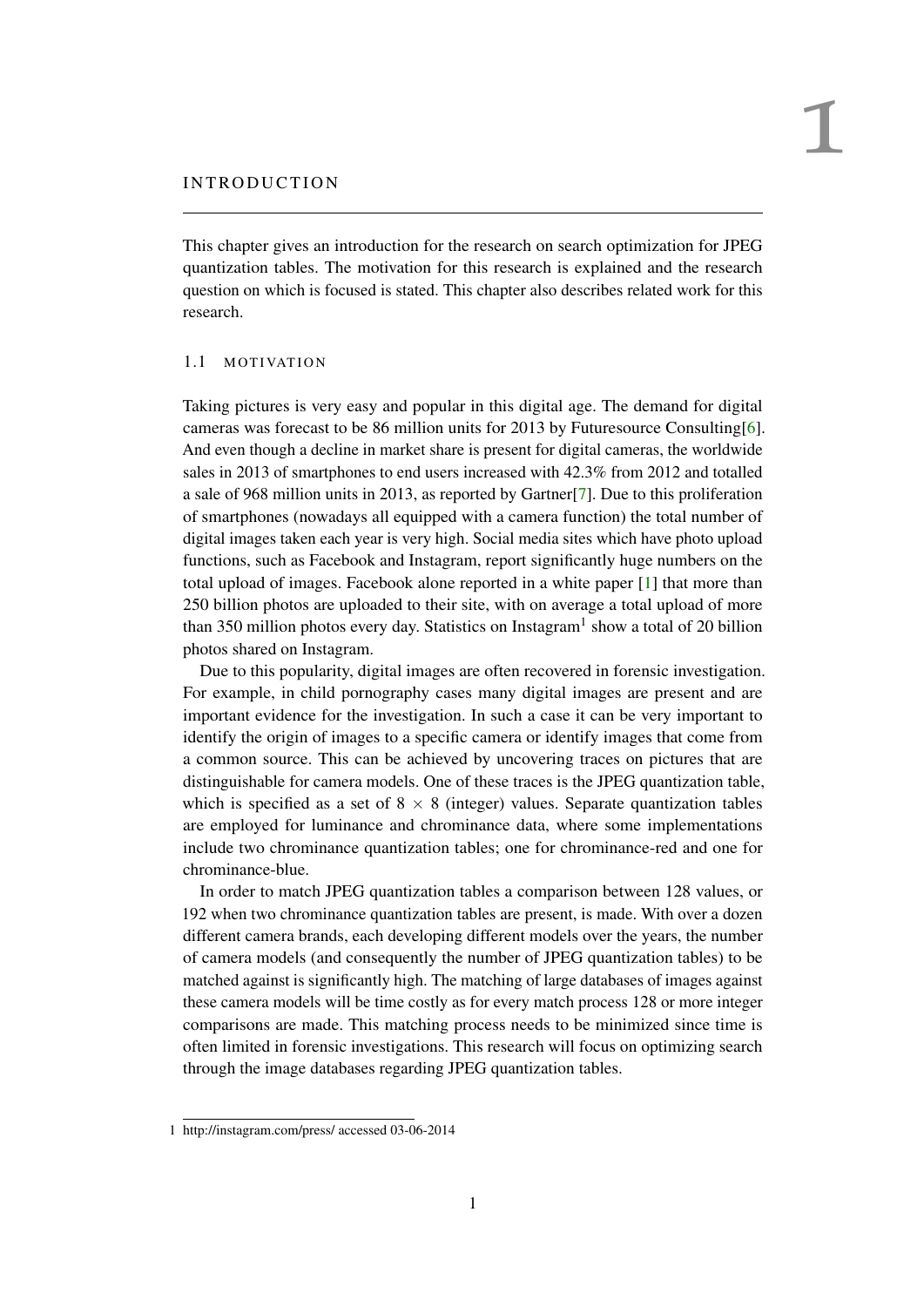As camera identification can be seen as a pattern recognition problem [\[10\]](#page-23-4), machine learning algorithms can be applied to create predictive models for camera identification. These algorithms are able to handle large datasets and can be used to optimize search for patterns in datasets. A machine learning algorithm that is easy to interpret and to implement in other search systems is the decision tree learning algorithm. In this research a decision tree learning algorithm is applied for optimizing search through the image databases regarding JPEG quantization tables.

#### <span id="page-4-0"></span>1.2 FOCUS OF RESEARCH

The research question on which is focused is set as: *'Can searching through JPEG quantization tables be optimized with the use of decision tree learning?*

In order to answer the research question, this research will focus on the following subquestions:

- 1. Can identifiable parameters be found in JPEG quantization tables?
- 2. What is the performance of decision tree learning with JPEG quantization tables?

<span id="page-4-1"></span>In the following chapters the answers to these questions will be given.

# 1.3 RELATED WORK

Research on digital image forensics is a growing field. It focuses on two main interests, namely source identification and forgery detection. Van Lanh et al. [\[12\]](#page-23-5) created a survey on digital camera forensics, which describes several techniques in these two fields. Their survey shows the use of intrinsic features of camera hardware and software for camera identification and concludes that hardware features give more reliable and better result. To distinguish between cameras of the same model imperfections of camera the use of hardware features seems to be the best method. Methods for forgery detection also rely on hardware-dependent characteristics but show lower accuracy rates compared to camera identification methods. In another survey, Weiqi et al. [\[10\]](#page-23-4) describe methods for passive technology for digital image forensics. They state that in most cases passive forensics can be converted to a problem of pattern recognition.

In forgery detection, methods to identify JPEG quantization tables are often used. In research by Kornblum[\[9\]](#page-23-6) quantization tables used by several image software are identified. A software library called Calvin is developed to identify those images who cannot be guaranteed to have been created by a real camera. Research by Farid[\[5\]](#page-23-7) shows a technique for detecting tampering in low-quality JPEG images by identifying a cumulative effect of quantization.

JPEG quantization tables can also be used for source identification. Farid has performed research[\[3\]](#page-23-8)[\[4\]](#page-23-9) on source identification with the use of JPEG quantization tables. This research states that a sort of camera signature is embedded within each JPEG image due to the used JPEG quantization tables since they differ between manufacturers. Although the JPEG quantization is not perfectly unique, the majority of cases where different camera models share the same JPEG quantization tables is for cameras from the same manufacturer. It states that (the use of JPEG quantization tables) "*is*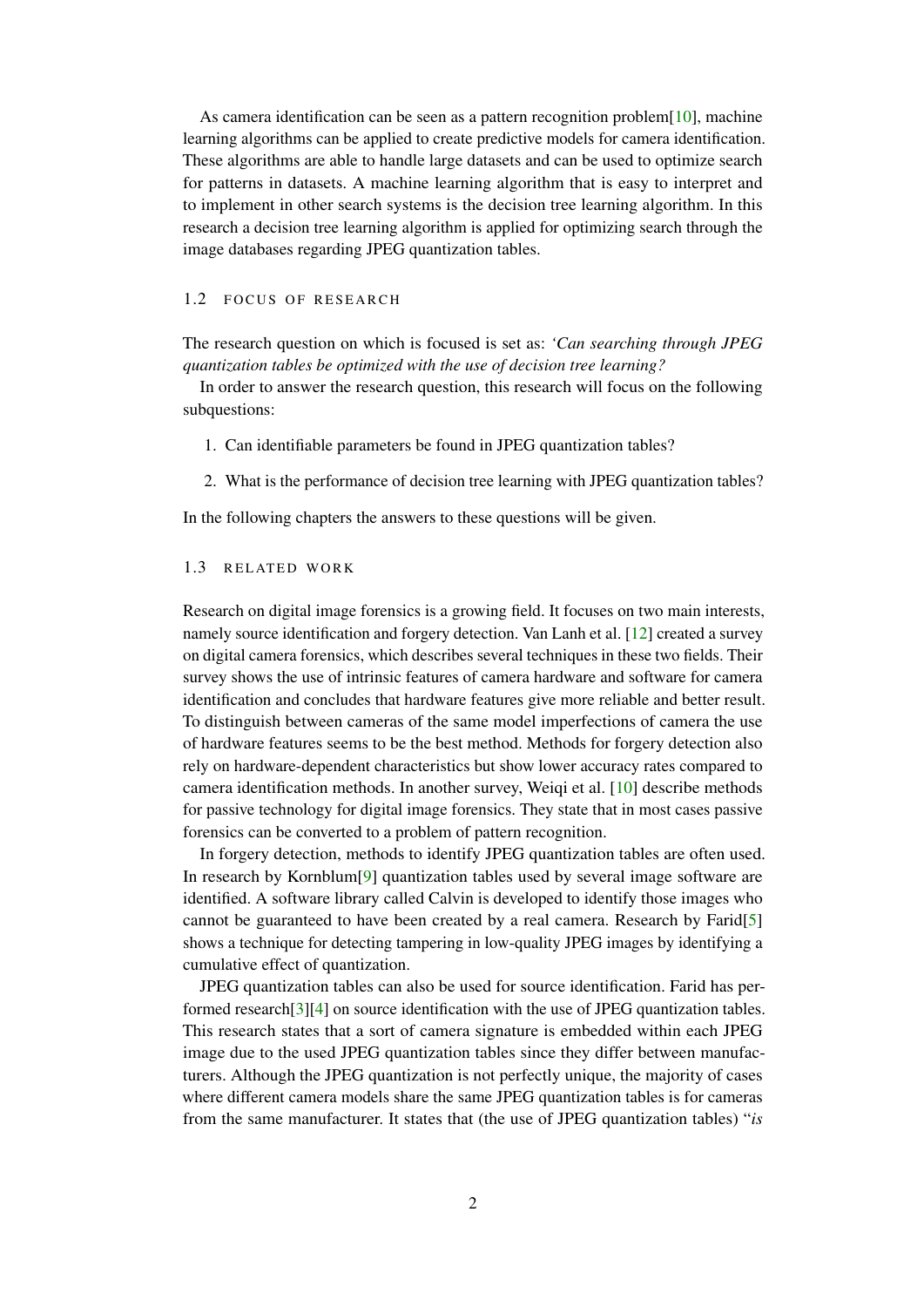# *reasonably effective at narrowing the source of an image to a single camera make and model or to a small set of possible cameras.*" (p. 3)

There exist several projects where JPEG quantization tables are used as camera signatures. For example, the JPEGsnoop<sup>2</sup> project reports a huge amount of information to expose hidden information in images. Another project is the (discontinued) commercial FourMatch<sup>3</sup>, which was focused on forgery detection. These projects compare the camera signature found for an image with a database of camera signatures to identify the camera make and model. These projects are not focused on matching large sets of images against a large camera database. In contrast, this research hopes to contribute by creating a decision tree model that can be used to decrease the search space for large datasets and which can easily be combined further with other (more accurate) source identification techniques.

<sup>2</sup> http://www.impulseadventure.com/photo/jpeg-snoop.html

<sup>3</sup> http://www.fourandsix.com/fourmatch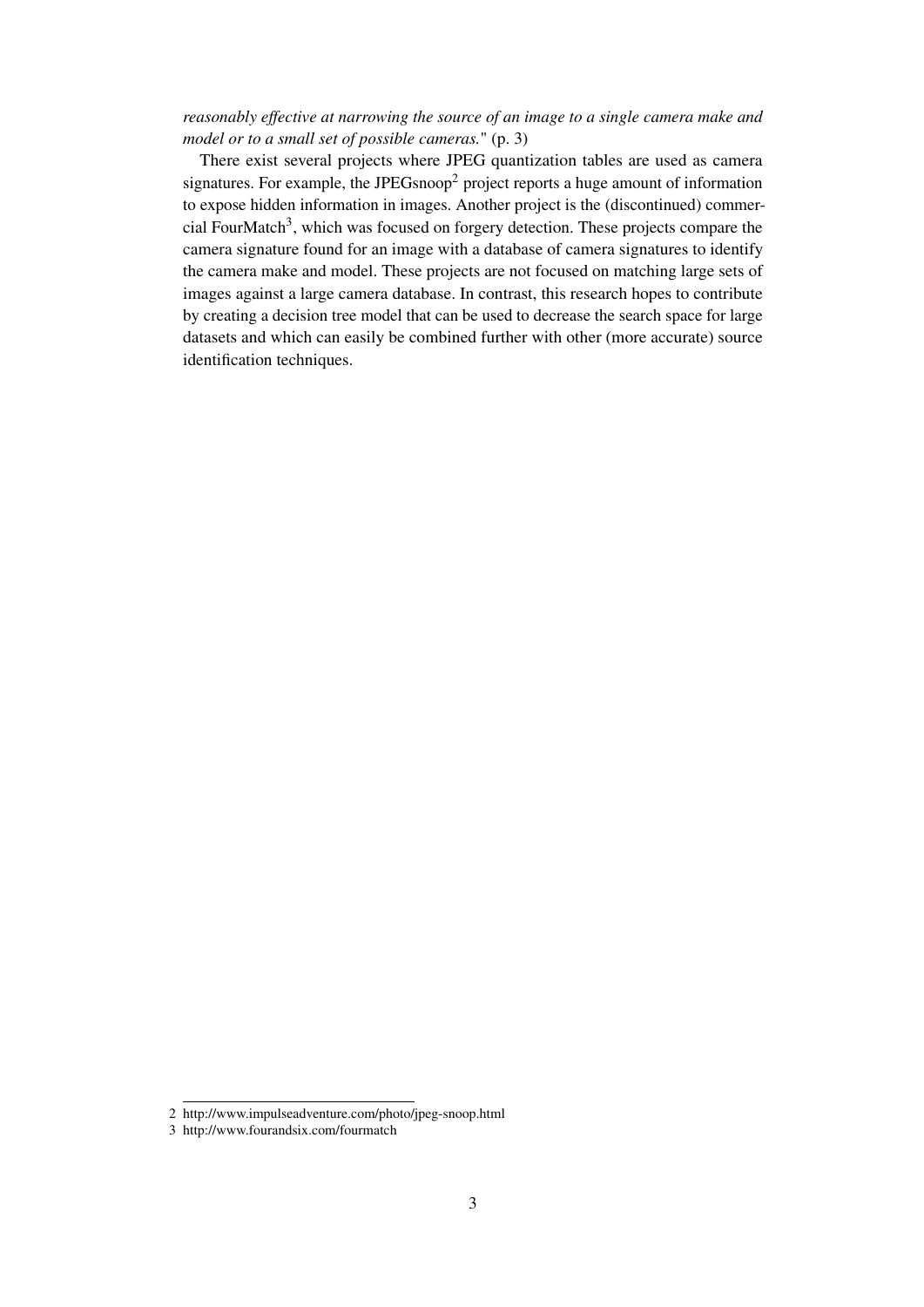<span id="page-6-0"></span>In the following sections several techniques are described that are used in this research. This can give the reader adequate background information to fully understand the implementation.

#### <span id="page-6-1"></span>2.1 JPEG QUANTIZATION TABLES

JPEG quantization tables are created during the JPEG compression phase. In this section a description is given of the JPEG compression method.

The storing of a raw image format is often undesirable since this requires much storage space. In order to reduce the storage space for an image, compression methods are used to create an appropriate trade-off between file size and image quality. JPEG is a commonly used method for lossy compression of digital images. This compression technique is based on the discrete cosine transform (DCT) and is lossy because the original image information is lost and cannot be restored, possibly affecting image quality.

The JPEG compression is composed out of several steps which are depicted in [Figure 1.](#page-7-1) First, a color space conversion is made from the *RGB* domain to the  $YC_bC_r$ domain. The  $YC_bC_r$  domain uses luminance, chrominance blue and chrominance red. The luminance describes the brightness of the pixel while the chrominance carries information about its hue. This color space conversion is chosen because people are significantly more sensitive for changes in luminance than chrominance and as a result the chrominance channels can be down sampled easily with almost no visual effect.

In the second step the image is split into blocks of  $8 \times 8$  pixels. For each block, each of the Y,  $C_b$  and  $C_r$  data undergoes the DCT. The DCT transforms a signal or image from the spatial domain to the frequency domain. Thirdly, the amplitudes of the frequency components are quantized. Because human vision is more sensitive to variations over large areas than to strength of high-frequency brightness variations, the magnitudes of the high-frequency components are stored with a lower accuracy than the low-frequency components. Each component in the frequency domain is divided by a constant for that component, and then rounded to the nearest integer. These constants are stored in quantization tables. Seperate quantization tables for both the luminance as the chrominance domain are used, where chrominance blue and chrominance red are often combined to one table. The elements in the quantization table thus control the compression ratio.

In the last step of JPEG compression, entropy encoding is used. The image components are arranged in a "zigzag" order after which the compression method employs a run-length encoding (RLE) algorithm. This algorithm stores sequences of data as a single data value and count, rather than as the original run. It then inserts length coding zeros and uses Huffman coding.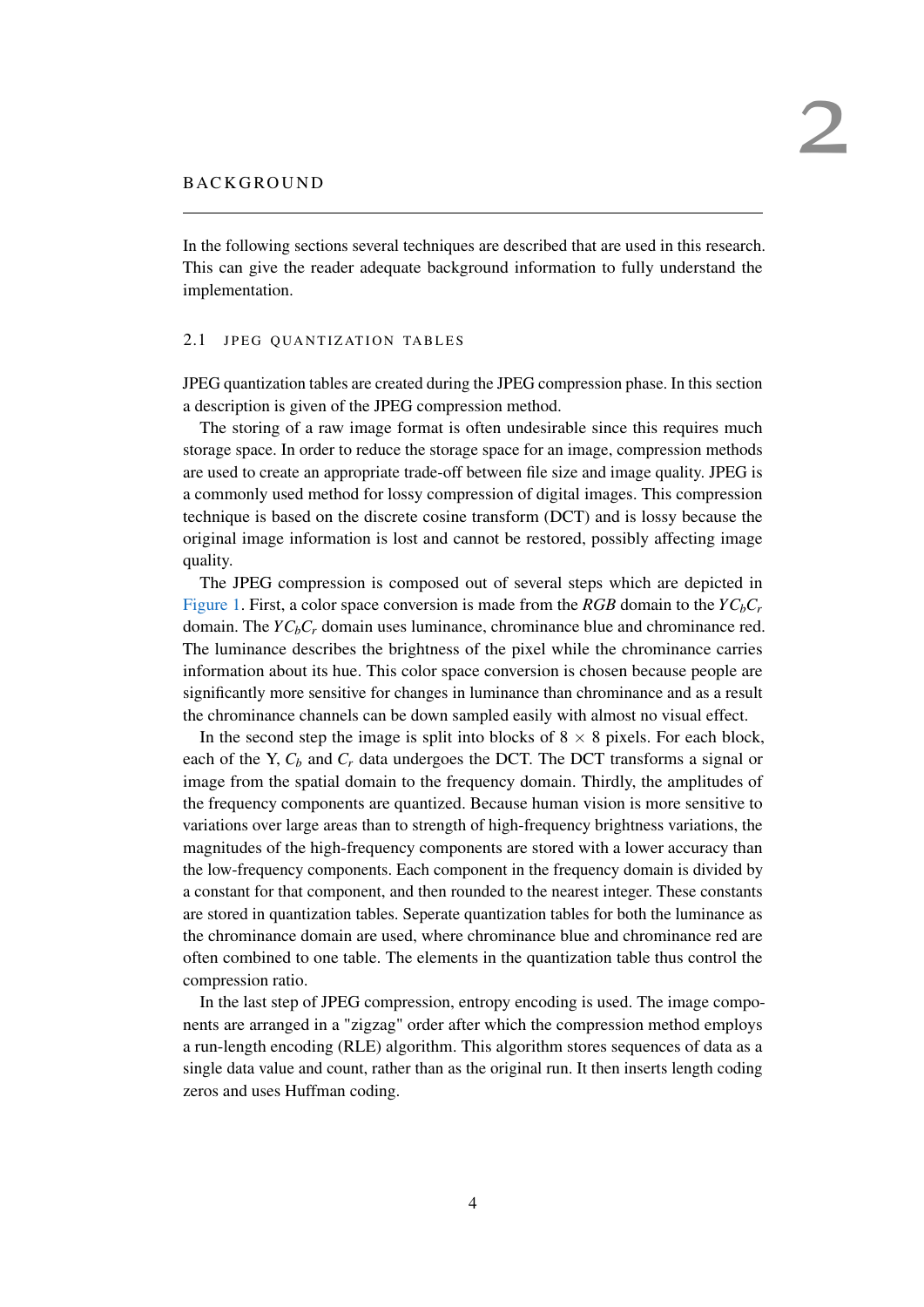<span id="page-7-1"></span>

Figure 1: JPEG compression steps

Source: Fig. 1. DCT-Based Encoder Processing Steps. From: Wallace, G. K. (1992). *The JPEG still picture compression standard.* Consumer Electronics, IEEE Transactions on, 38(1), xviii-xxxiv.[\[13\]](#page-23-10)

The JPEG image is saved with a JPEG File Interchange Format (JFIF) which contains several headers. These headers consist of markers and their associated information and are used for compatibility. For example, JPEG does not define the color space that is to be used for the image. JFIF has a marker in which the color space in use can be defined. The JPEG quantization tables are also stored in these headers.

# <span id="page-7-0"></span>2.2 DECISION TREE LEARNING

Decision tree learning is a supervised machine learning algorithm. It aims to construct the best decision tree model from class-labelled training. It is a predictive modelling approach as its goal is to create models to predict a value of a target based on input variables which are the target attributes.

A decision tree has a flow-chart-like structure where internal nodes denote a test on attributes and the leaf nodes hold a class label. Each branch corresponds to an attribute value. The decision tree holds a mapping of observations in attributes of a target to a class. The decision tree learning algorithm aims to create the best 'splits' (i.e. the attribute tests) by finding patterns in the set of attributes. These splits are learned by recursive partitioning: the algorithm splits the data set into subsets with specific attribute values (i.e. patterns) and repeats this for the subsets until the subset is correctly partitioned to belong to the same target value, or when splitting no longer adds value to predictions.

The decision tree learning algorithm has many advantages. The decision tree is easy to interpret since it is comprised out of rules of boolean logic. In contrast to other machine learning algorithms, it requires little data preparation such as data normalization. For these reasons, a decision tree model can be implemented in the use of other search systems, for example in the use of databases queries. The decision tree learning algorithm is also able to handle both numerical and categorical data. This is useful since the quantization tables used in this research comprise of numerical values. In addition, the cost for predicting data is logarithmic in the number of data points used to train the tree.

However, the decision tree learning algorithm also has some disadvantages. The decision tree learning algorithm can create over-complex trees as it is a greedy algorithm: it creates locally optimal solutions at the splits of the decision tree that approximate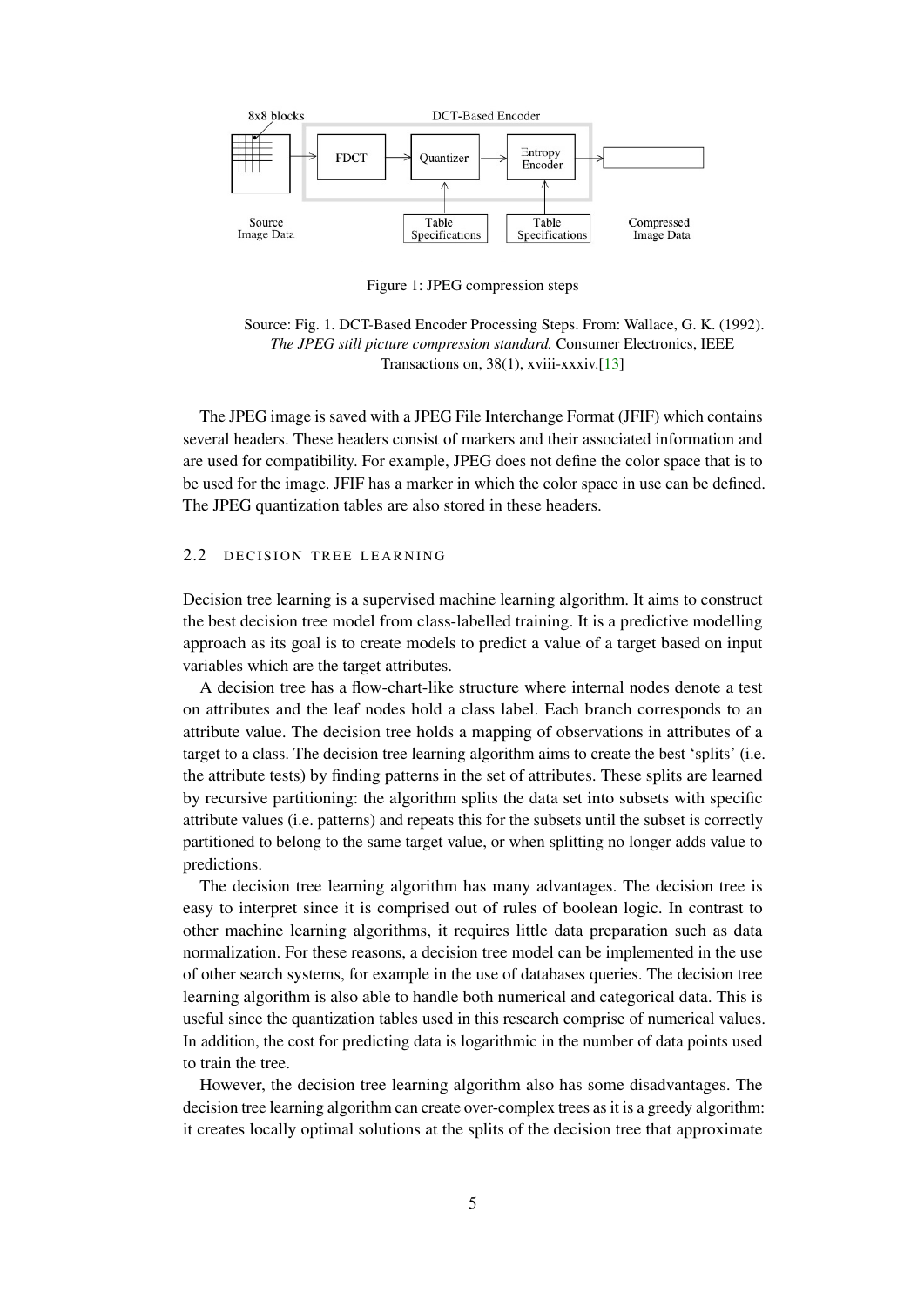a global optimal solution. This can result into overfitting of the data as it does not generalize well from the training data. Decision trees can therefore be somewhat unstable as small variations in the data can result into different decision trees.

In this research the decision tree learning algorithm is chosen mainly because it is easy to interpret and little data preparation is needed. Another reason is that its decision tree can be implemented in other search systems.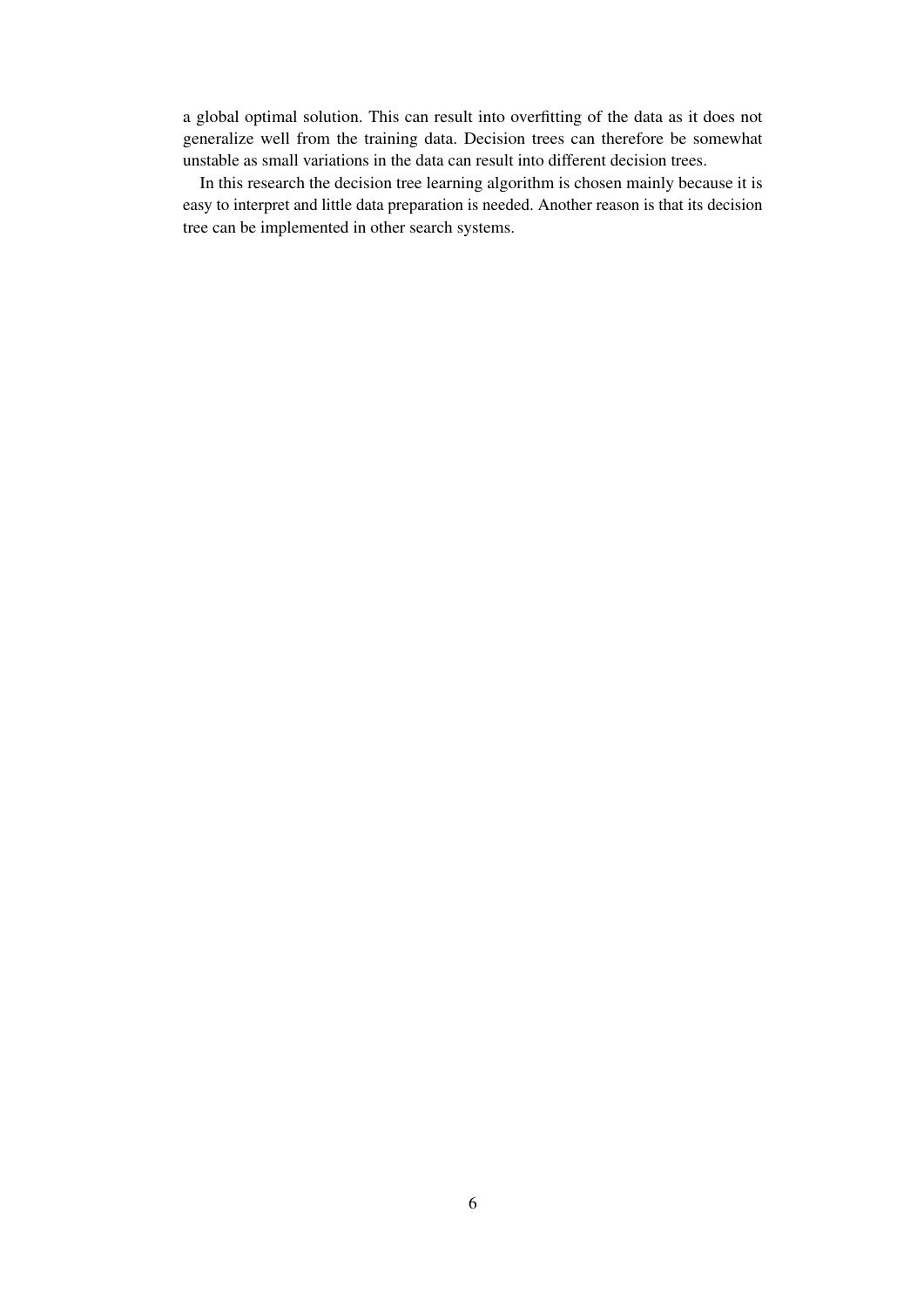<span id="page-9-0"></span>In this chapter an overview is given of the approach to use decision tree learning for optimizing search through JPEG quantization tables. It describes the several steps and their implementations in this research.

#### <span id="page-9-1"></span>3.1 DATASET

The dataset that is used in this research consists of 45,666 images. These images are retrieved from the Dresden Image Database [\[8\]](#page-23-11) and an image database from the Netherlands Forensic Institute. This dataset has images from 19 different camera makes and a total of 41 different camera models. The camera make and models are listed in [Table 3](#page-19-2) together with the number of pictures made with these cameras. Next to regular digital cameras there are also images from other types of cameras included in the dataset, such as images taken by smartphones (e.g. Blackberry), a webcam (Logitech), scanners (Epson) and a Playstation device (PS Vita).

# <span id="page-9-2"></span>3.2 A PPROACH

In this section the approach is given for the prediction of the camera make as well as the camera model based on the JPEG quantization tables. First, all JPEG quantization tables are extracted from the images and stored with the corresponding camera make or model label. Next, these tables are converted to simple feature sets and several extra features are added. On these feature sets a feature selection is performed to retrieve the most important features. The set of important features and corresponding labels is split into a training set and a test set. The training set is used as input for in the decision tree classifier which returns a decision tree model. This model is then used on the test set in order to evaluate its performance. In addition, two different prediction models, which use a database in which JPEG quantization tables, are hashed and stored with their labels, are created. In order to give a good view on the performance of the decision tree classifier, its performance is compared with the performance of these two prediction models.

The following steps are taken:

- 1. Extract JPEG quantization tables from images
- 2. Generate feature set for JPEG quantization tables
- 3. Train decision tree classifier
- 4. Evaluate classifications
- 5. Compare with method using hash database

<span id="page-9-3"></span>Steps 3 to 5 are performed for the prediction of the camera make and repeated for the prediction of the camera model.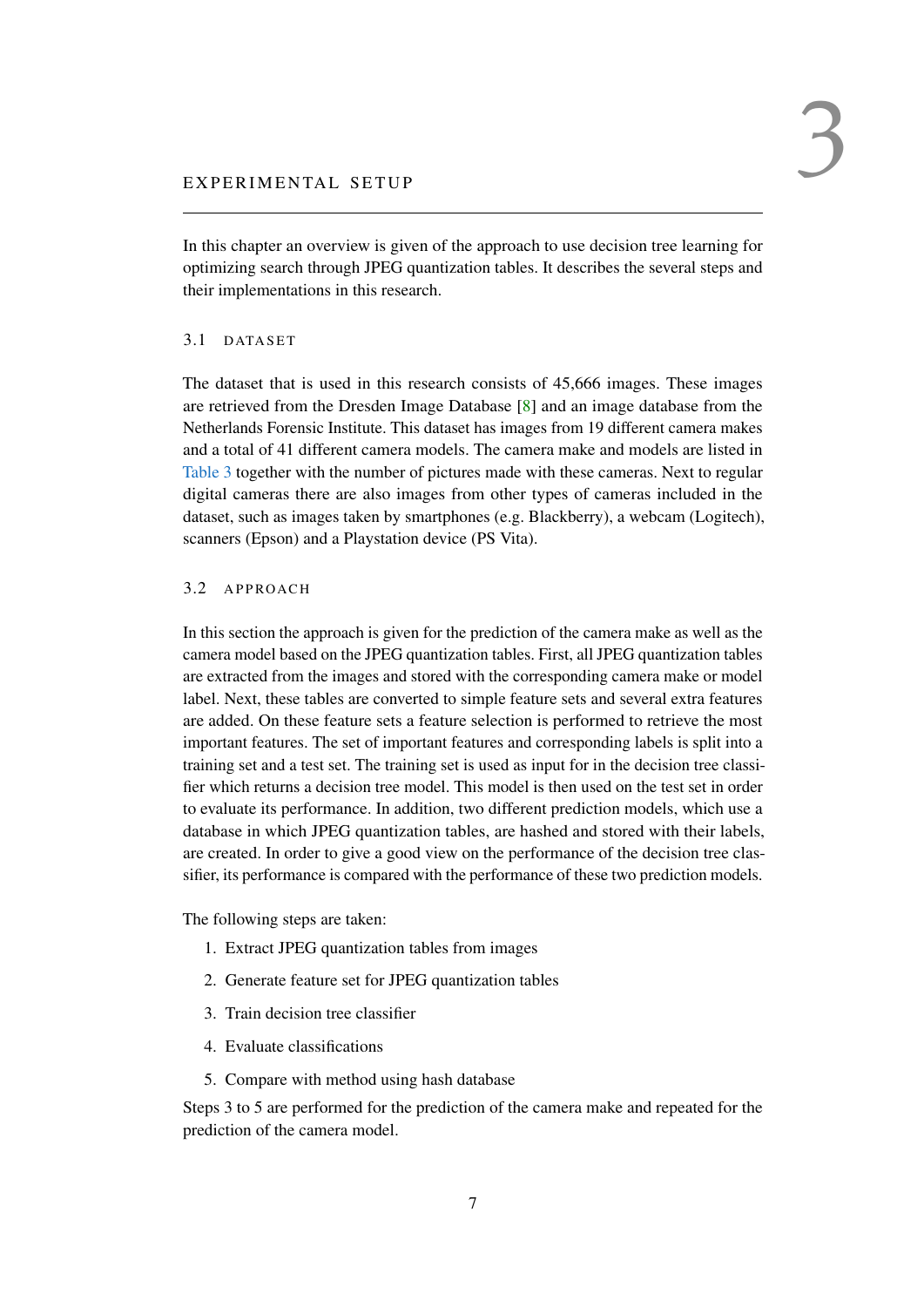#### 3.2.1 *Extraction of JPEG quantization tables*

As described in [Section 2.1,](#page-6-1) the JPEG quantization tables are used during JPEG compression and relate to the compression ratio of an image. These tables are saved in JFIF headers and can be extracted from the JPEG file. In this research the *djpeg* <sup>1</sup> tool is used. This tool receives an image as input and can output the JPEG quantization tables. These tables are then collected with the use of a python script. The camera make and models are stated in the file names of the images. They are retrieved and are stored together with their JPEG quantization tables for further processing.

#### <span id="page-10-0"></span>3.2.2 *Feature selection*

The decision tree learning algorithm needs attributes of a target as input. The JPEG quantization tables are converted to a feature set which contain all its variables. For example, in the feature set the attribute 'row 1, column 1, luminance' has the value of the variable at the conjunction of the first row and the first column from the luminance quantization table.

As the variables in JPEG quantization tables are somewhat correlated, the hypothesis is made that statistical features of these tables can have an influence on the prediction model. Therefore, extra statistical attributes are added to the feature set. The following values are calculated for each table, for each row and for each column and then added to the feature set: sum, minimum value, maximum value, mean, median, variance, standard deviation.

The assumption is made that not all attributes are evenly important and that the attribute set can contain redundant or irrelevant data. Therefore, feature selection is performed. This selects a subset of relevant features. A tree-based estimator is used to compute feature importances which in turn discards irrelevant features. For this selection, the python Scikit Learn [\[11\]](#page-23-12) module for tree based feature selection is used.

The decision tree learning algorithm is performed with feature selections on two feature sets: on the set of features that only contains the original attributes from the JPEG quantization table and on the set of features that also contains the extra statistical attributes. This is done in order to analyse if the extra statistical attributes help to create a more accurate decision tree.

#### <span id="page-10-1"></span>3.2.3 *Decision tree learning*

In this research the decision tree learning algorithm is used to create a predictive model. The method of decision tree learning is explained in [Section 2.2.](#page-7-0) The decision tree learning algorithm is a supervised learning algorithm and consist of two stages: training and validation. The dataset is split into a training set and a validation set, which contain the feature sets and their corresponding labels. During the training stage, the decision tree learning algorithm is given the complete training set. It then creates a decision tree based on this set. In the validation stage, this decision tree is evaluated with a validation set. The decision tree receives the feature sets as input and predicts the

<sup>1</sup> http://linux.about.com/library/cmd/blcmdl1\_djpeg.htm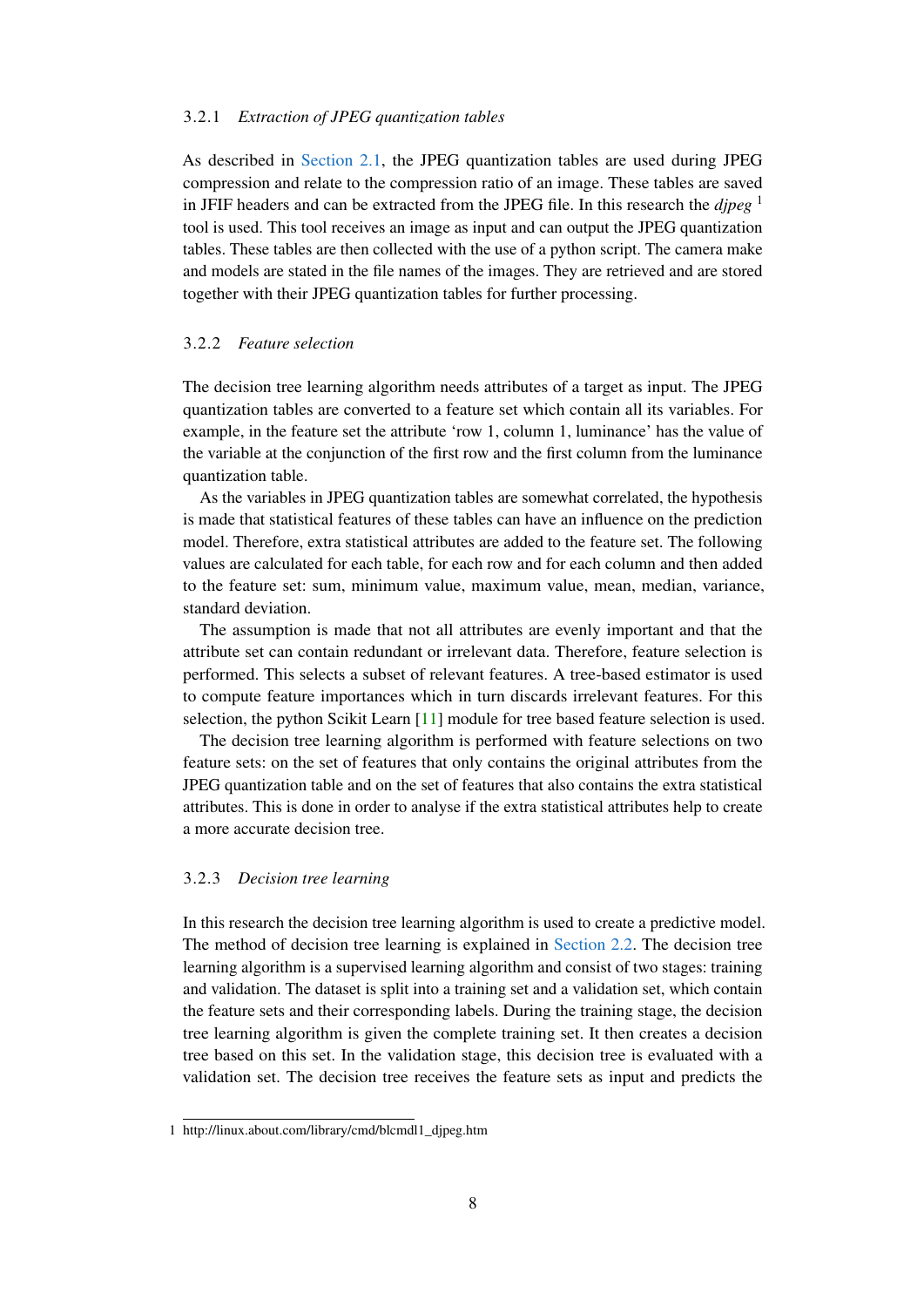corresponding labels. These predications are then compared with the actual labels found in the validation set.

For the implementation of the decision tree learning algorithm the python Scikit Learn [\[11\]](#page-23-12) module for decision tree classifiers is used. This implementation uses a CART[\[2\]](#page-23-13) decision tree learning algorithm, which can produce either classification or regression trees. Because the prediction labels are categorical, this algorithm will produce a classification tree.

#### <span id="page-11-0"></span>3.2.4 *Evaluation*

<span id="page-11-2"></span>The prediction models are given a total score with the use of the  $F_\beta$ -score and a stratified k-fold cross-validation. These methods are described below.

#### 3.2.4.1 *F*<sup>β</sup> *-score*

The performance of the prediction models is evaluated with the use of the the  $F_\beta$ -score. This score is a measure for the accuracy of a test and considers both precision and recall. The β parameter can be set to let the user give more weight to recall ( $\beta > 1$ ) or precision ( $\beta$  < 1). The formula is described in [Equation 3.](#page-11-1)

$$
precision = \frac{|\{\text{ relevant documents}\} \cap \{\text{ retrieved documents}\}|}{|\{\text{retrieved documents}\}|}
$$
(1)

$$
recall = \frac{|\{\text{ relevant documents}\} \cap \{\text{ retrieved documents}\}|}{|\{\text{ relevant documents}\}|}
$$
(2)

<span id="page-11-1"></span>
$$
F_{\beta} = 1 + \beta^2 * \frac{precision * recall}{(\beta^2 * precision) + recall}
$$
 (3)

In this research both precision and recall are important: precision is important to generate a smaller search space, this measure concerns the fraction of retrieved images that are actually correct; recall is important to retrieve all possible incriminating images, this measure concerns the fraction of relevant images that are actually retrieved. With regard to forensic investigations, the recall of images is very important because you want to gather as much incriminating images as possible. For this reason  $\beta$  is set to 2 to give a higher weight to recall. For this reason the  $F_\beta$ -score is also mentioned as the F2-score in this research.

The  $F_2$ -score is calculated for every camera make and model and a weighted average of the F2-scores is calculated to evaluate the prediction model. The weighted average for the  $F_2$ -score of the model is calculated by giving a weight to every  $F_2$ -score of the classes, which corresponds to the number of instances for each label. This methods holds label imbalance into account. For example, a recall of 90% for label X is more impressive when there are 10,000 images made with camera make/model X in the dataset than when there are 10 relevant images.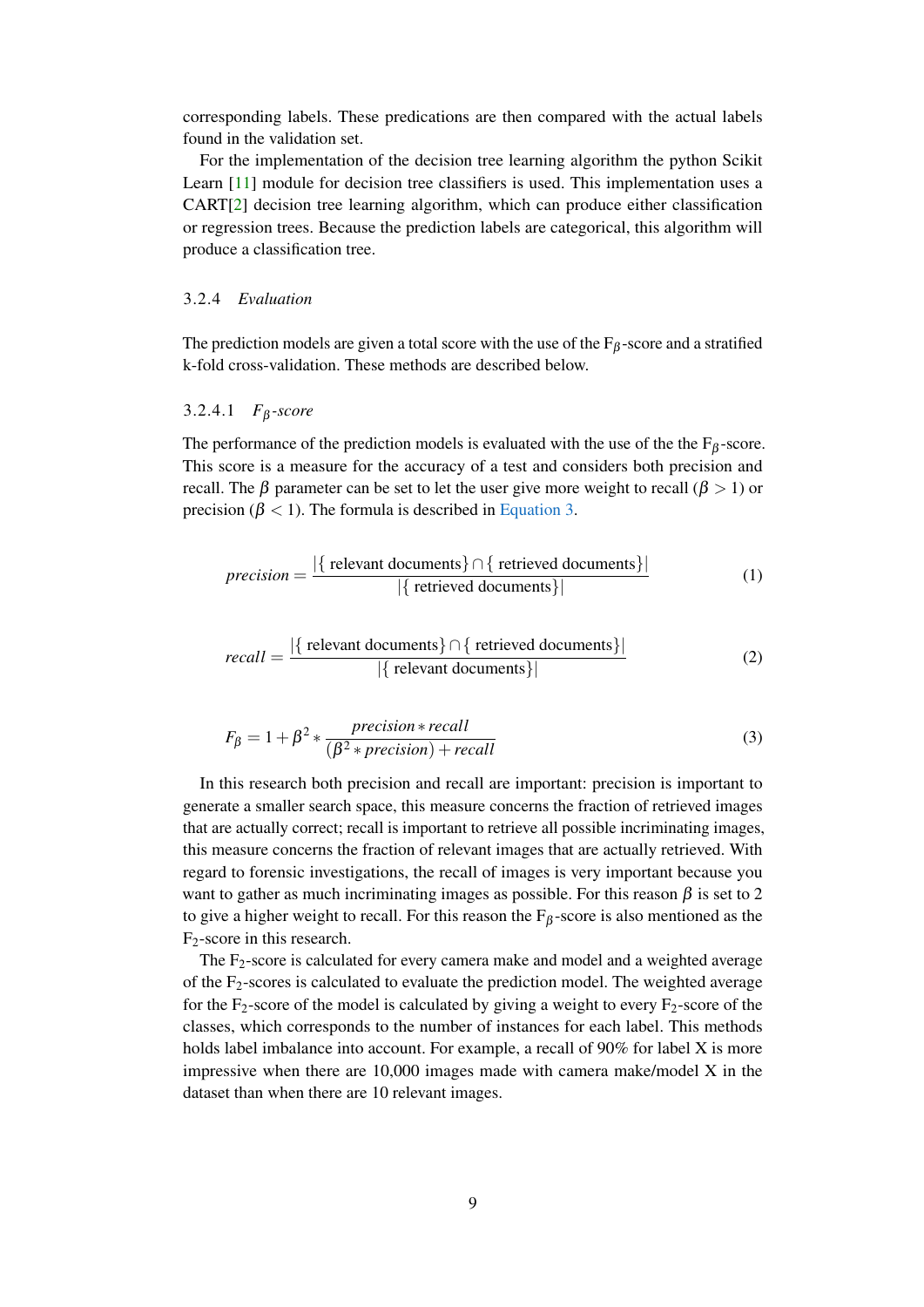#### 3.2.4.2 *Stratified k-fold Cross-Validation*

The prediction models are evaluated with the *k*-fold cross-validation method. This technique assesses how the results of a statistical analysis will generalize to an independent data set.

This method splits the dataset into *k* randomly selected subsets, where *k* −1 subsets are used as the training set and 1 subset is used as the validation set. Because there is a label imbalance in the dataset (i.e. the total images from each camera make/model differ widely) a stratified *k*-fold cross-validation is performed. The stratification makes sure each subset contains the same percentage of samples of each label as the complete set. The prediction models are trained on the training data and evaluated with the test data. This process is repeated *k* folds, with each of the *k* subsets used exactly once as the validation set. For every fold, the weighted  $F_2$ -score (as explained in [Section 3.2.4.1\)](#page-11-2) is calculated. As a final score for the prediction model, the average of these weighted  $F_2$ -scores is given.

In this research the value 5 is chosen for *k* as this splits the dataset such that 80% is used for the training set and 20% is used for the validation set.

#### <span id="page-12-0"></span>3.2.5 *Comparison with hash database*

A simple way of predicting camera make and model according to JPEG quantization tables is to build a database which contains encountered JPEG quantization tables and their corresponding make and model, and then query for the found JPEG quantization tables. Since these tables are comprised of many variables, it is more efficient to store them as a single hash signature. The JPEGSnoop software, for example, works with a database of signatures. In order to evaluate the decision tree learning algorithm, its performance is compared to the performance when a database containing hashes is used. The hash database method is trained and evaluated with the same subsets that are used for the decision tree learning algorithm. If the hash database does not recognize the set of JPEG quantization tables in the evaluation stage, it will randomly chose one of the class labels as its prediction.

The hash database is created by hashing every set of JPEG quantization tables with the SHA256 hashing algorithm and then saving this in the database with its corresponding label. Two different implementations are made:

- 1. 1→1 Hash Database: a 1→1 mapping of a set of JPEG quantization tables to 1 camera make/model. The JPEG quantization table is mapped to the first camera make/model that is encountered.
- 2.  $1 \rightarrow N$  **Hash Database**: a  $1 \rightarrow N$  mapping of a set of JPEG quantization tables to multiple possible camera make/model. The JPEG quantization table can belong to different camera make/models. This method is also used in the JEGSnoop software.

Both hash database methods are evaluated with the  $F_2$ -score as described in [Sec](#page-11-0)[tion 3.2.4.](#page-11-0)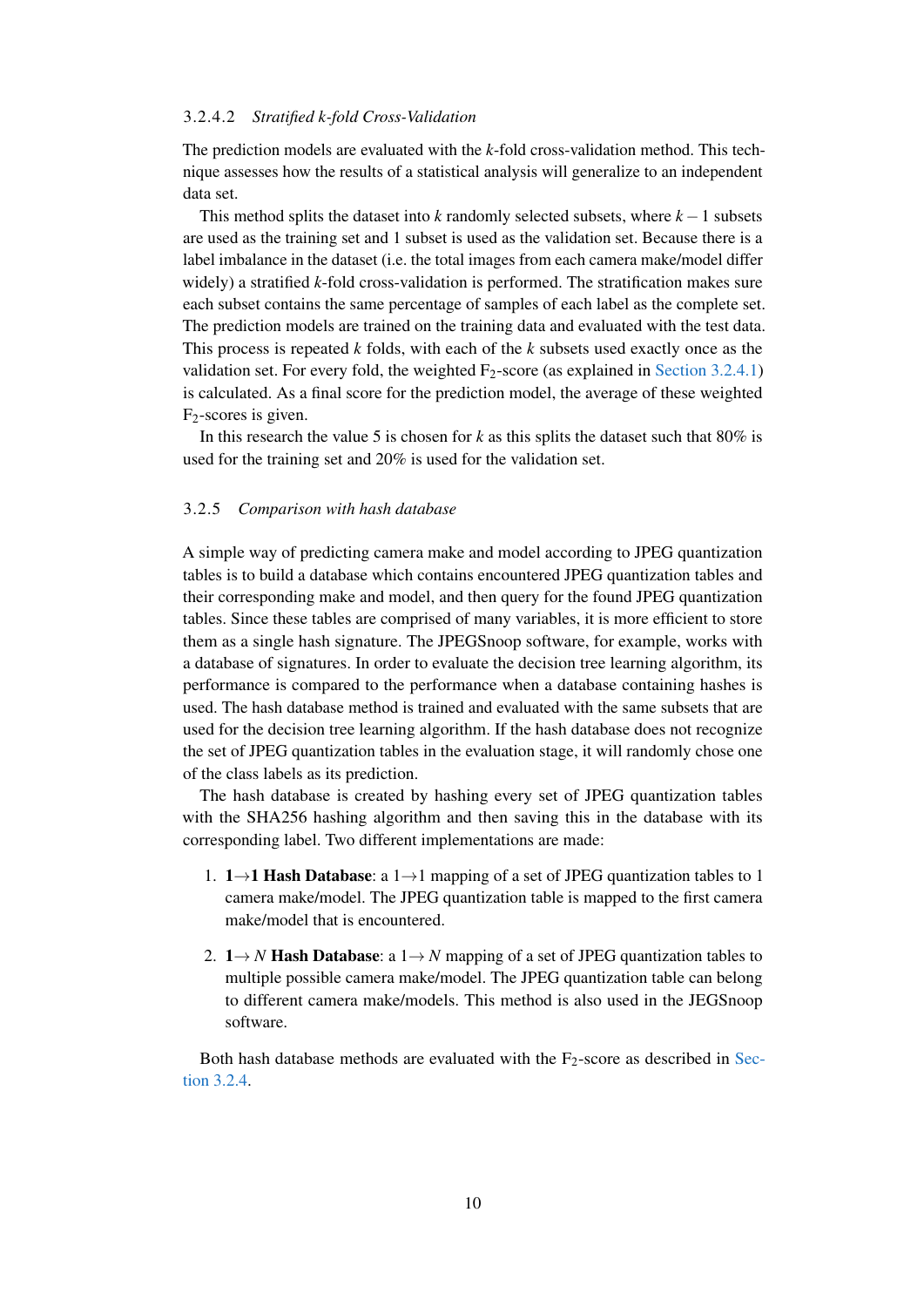<span id="page-13-0"></span>In this chapter the results of this research are described and a discussion on these results is given.

# <span id="page-13-1"></span>4.1 EXTRACTION OF JPEG QUANTIZATION TABLES

In total, there are 1,016 unique sets of JPEG quantization tables retrieved from the images. In [Table 4,](#page-20-1) the number of unique JPEG quantization tables per camera model are shown. As can be derived from these numbers, there are distinct JPEG quantization tables that have been found for multiple camera models. There are 398 quantization tables found in images with different camera models.

As the chrominance color space can be divided into chrominance-red and chrominanceblue, it could have occurred that 3 JPEG quantization tables are retrieved for an image. However, only sets of 2 JPEG quantization tables are found in the dataset.

#### <span id="page-13-2"></span>4.2 FEATURE SELECTION

The two JPEG quantization tables are converted to a set of features and the extra statistical features (as described in [Section 3.2.2\)](#page-10-0) are added. Each JPEG quantization table contains 64 values to which 105 extra statistical features per table are added, which gives a total of 338 attributes per image. The extra features had no impact on the scores for the evaluation. Therefore, these extra statistical features are omitted from the feature set.

After the feature selection procedure, the identifiable parameters for the decision tree learning algorithm are reduced to 50 parameters. In [Table 5](#page-21-3) the importance of every attribute is depicted. The parameters do not show a clear correlation with the tables. The total importance of the luminance JPEG quantization table is 0.56 and total importance of the chrominance JPEG quantization table is 0.44. This shows that both JPEG quantization tables have a comparable importance in this camera identification method.

# <span id="page-13-3"></span>4.3 DECISION TREE LEARNING

The decision tree learning algorithm has created a decision tree of 603 nodes with a depth of 26 nodes. The average  $F_2$ -score is 89% for the prediction of the camera make and 80% for the prediction of the camera model. The exact  $F_2$ -scores for every camera make and model are described in [Table 6](#page-21-4) and [Table 7,](#page-22-1) respectively.

The decision tree model gains high scores for the prediction of the camera make. The mean of  $F_2$ -scores for the prediction of the camera make is 85.05% with a standard deviation of 16.32%. There are a few camera makes that have a significantly lower  $F_2$ -score, such as Motorola with an  $F_2$ -score of 43.30%. This result is unexpected,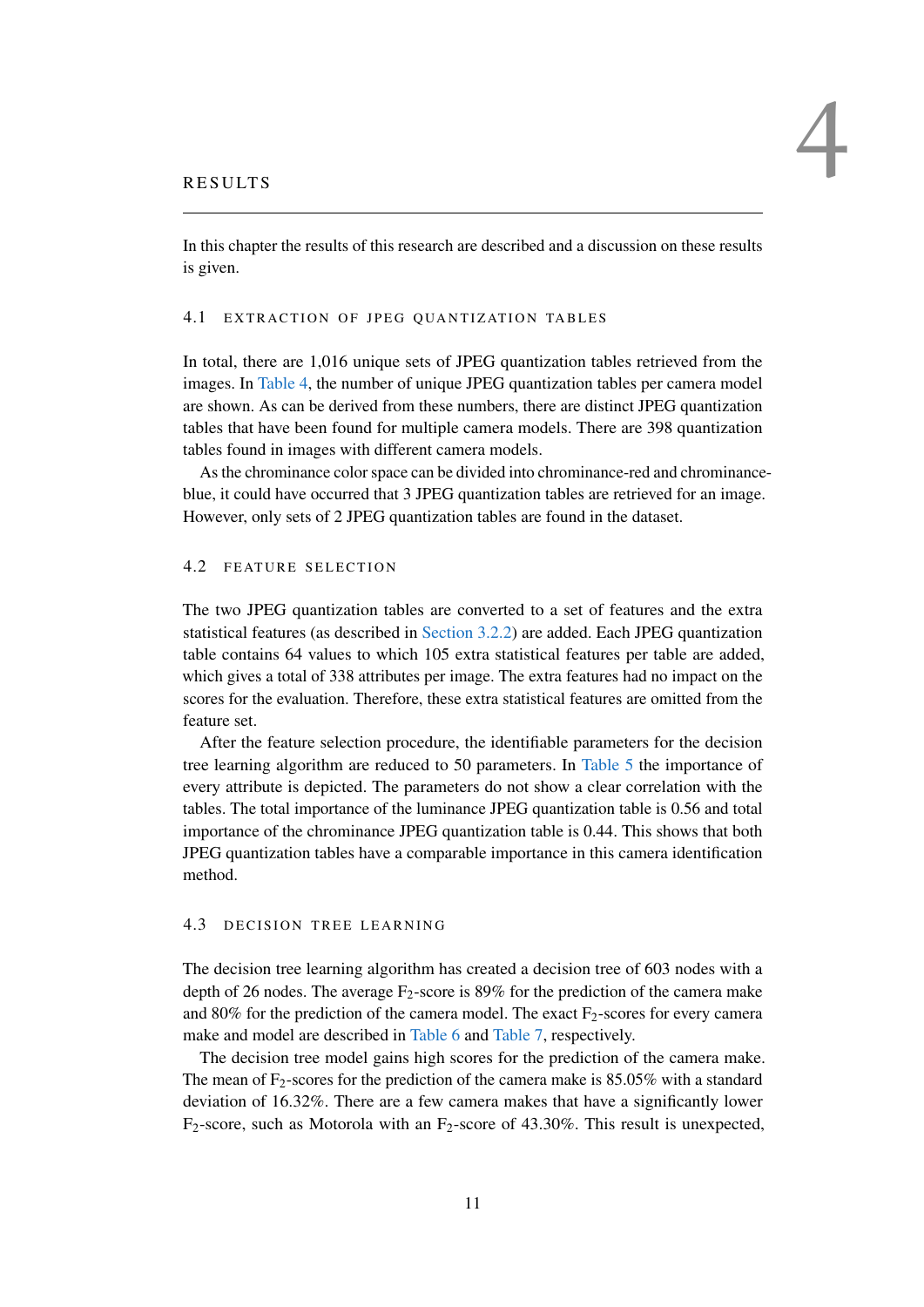because the dataset contains 4060 images made by Motorola cameras in which only 6 unique sets of JPEG quantization tables are found. The decision tree only needs to correctly classify a small number of sets (i.e. these 6 unique sets) in its tree for a high  $F_2$ -score. This result can be explained by the occurrence of these sets in images from other camera makes. If the set of tables is found more frequently for other camera makes, the decision tree will set the predicted label for these tables for the other camera make. In contrast, the dataset contains 39 unique sets of JPEG quantization tables for 1318 images made by a Panasonic device, which is significantly higher, and this class has an  $F_2$ -score of 100%.

The decision tree model also gains a satisfactory  $F_2$ -score for the prediction of the camera model. However, at closer inspection the  $F_2$ -scores for the classes show a big variance between the classes: the mean of the  $F_2$ -scores is 59.30% with a standard deviation of 37.46%. For example, the prediction for camera model Samsung NX1000 gains a  $F<sub>2</sub>$ -score of 0%. No image that is made with this camera model is correctly classified. There were 4 unique sets of JPEG quantization tables encountered for this camera model in 350 images. This result can also be explained by the occurrence of these tables in images from other camera models of which more examples were present in the dataset. In contrast, the Agfa Sensor505-x camera model gains a  $F_2$ -score of 96.29% where the dataset contains 143 unique sets of JPEG quantization tables in 209 images from this camera model.

Because the decision tree model makes a unique map of a set of JPEG quantization tables to a single camera make or model, a trade-off can be found between the  $F_2$ -scores. When a set of JPEG quantization tables is encountered for two (or more) different classes, it maps the set to only one of these two (or more) classes. As a result the  $F_2$ -score will increase for the class that is mapped to this set and the  $F_2$ -score will decrease for the classes that are not mapped to this set. In the prediction of the camera make, the trade-off between different classes is not strongly visible. The conclusion can be drawn that the occurrence of the same set of JPEG quantization tables for different camera models is more often found in images with the same camera make.

Another conclusion that can be drawn is that the presence of sets of JPEG quantization tables in images from other camera makes and models will affect the performance of the decision tree. The number of unique sets of JPEG quantization tables found for a camera make or model does not directly relate to the  $F<sub>2</sub>$ -score for the prediction model, however, it can increase the probability for a set to be found in images from different camera makes or models and consequently create a trade-off between classes.

#### <span id="page-14-0"></span>4.4 COMPARISON AGAINST HASH DATABASE

The decision tree model is compared to the two hash database models that are explained in [Section 3.2.5.](#page-12-0) They are compared for the prediction of the camera make as well as the prediction of the camera model. An overview of the scores is given in [Table 1](#page-15-1) and [Table 2.](#page-15-2)

The decision tree model has the highest  $F_2$ -score for the prediction of the camera make. For the prediction of the camera model, it scores  $3\%$  lower on the F<sub>2</sub>-score than the 1→ *N* hash database model. Overall, the decision tree model scores better than the 1→1 hash database model and comparable to the 1→ *N* hash database model.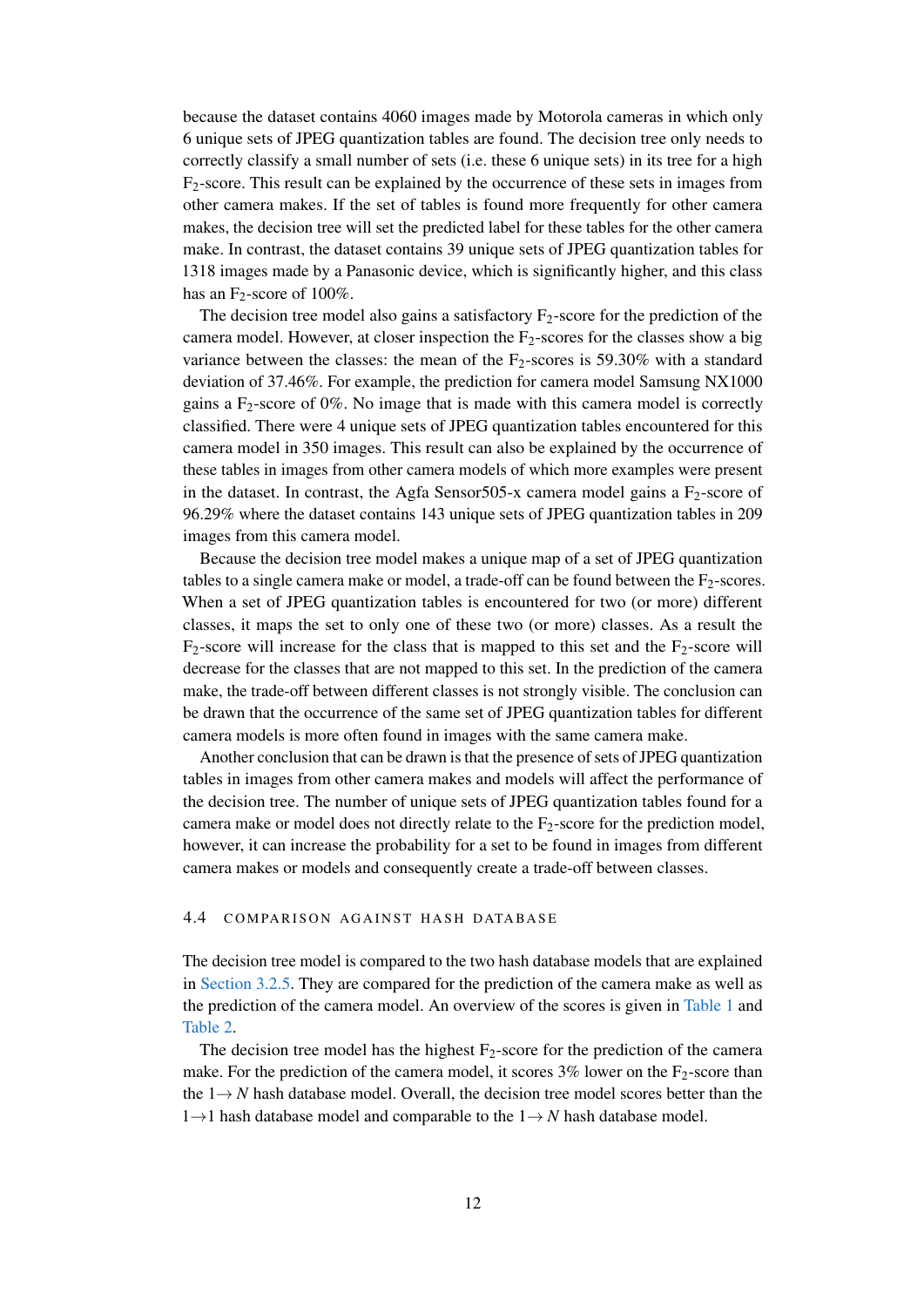The 1→ *N* hash database model scores high on recall for both predictions. This result is explained by the fact that the hash database model stores all possible camera make and models for each unique set of JPEG quantization tables. It returns all possibilities and will receive a high recall as a result of the probability that the correct camera make/model in the returned set is very high. However, it receives low precision rates for the predictions of the camera make as well for the prediction of the camera model. This is also a result of the method returning all possibilities as many false positives are returned.

<span id="page-15-1"></span>The  $1\rightarrow 1$  hash database model has the lowest F<sub>2</sub>-scores. This is a result of overfitting of data. This method only returns the first camera make/model class where this set of JPEG quantization tables is seen. The tables are stored as a single hash and consequently it will not recognize a slightly modified set of JPEG quantization tables since this results in a completely different hash.

| <b>Algorithm</b>         | <b>Precision</b> | Recall | $\mathbf{F}_2$ -score |
|--------------------------|------------------|--------|-----------------------|
| Hash $(1\rightarrow 1)$  | $79\%$           | 68 %   | 68 %                  |
| Hash $(1 \rightarrow N)$ | 50 $%$           | 99%    | $83\%$                |
| Decision tree            | $90\%$           | $89\%$ | 89 $\%$               |

Table 1: Camera Make Identification

<span id="page-15-2"></span>

| <b>Algorithm</b>         | <b>Precision</b> | <b>Recall</b> | $\mathbf{F}_2$ -score |
|--------------------------|------------------|---------------|-----------------------|
| Hash $(1\rightarrow 1)$  | 54 %             | 39 $%$        | $37\%$                |
| Hash $(1 \rightarrow N)$ | 50 $%$           | $98\%$        | 83%                   |
| Decision tree            | 78 %             | $82\%$        | 80%                   |

Table 2: Camera Model Identification

# <span id="page-15-0"></span>4.5 DISCUSSION

Since a decision tree uses a one-to-one mapping from JPEG quantization tables to a camera make/model, it will not perform perfectly on tables that occur at multiple camera make/models. The classifier makes a choice to which camera make/model this table is mapped. In contrast, the  $1 \rightarrow N$  hash database prediction model returns all possible camera makes/models. This method gains a high recall, but receives a low precision rate. Because all possibilities are returned, instead of only one camera make/model, the search space for these classes is significantly bigger than for decision tree learning. In order to decrease the search space for further processing with other camera identification methods, decision tree learning is preferred because it receives high scores for recall as well as precision.

Although the decision tree learning algorithm is prone to overfitting data, it will more accurately predict camera make and models for sets of JPEG quantization tables that differ slightly. The hash database models will not recognize the set and will return a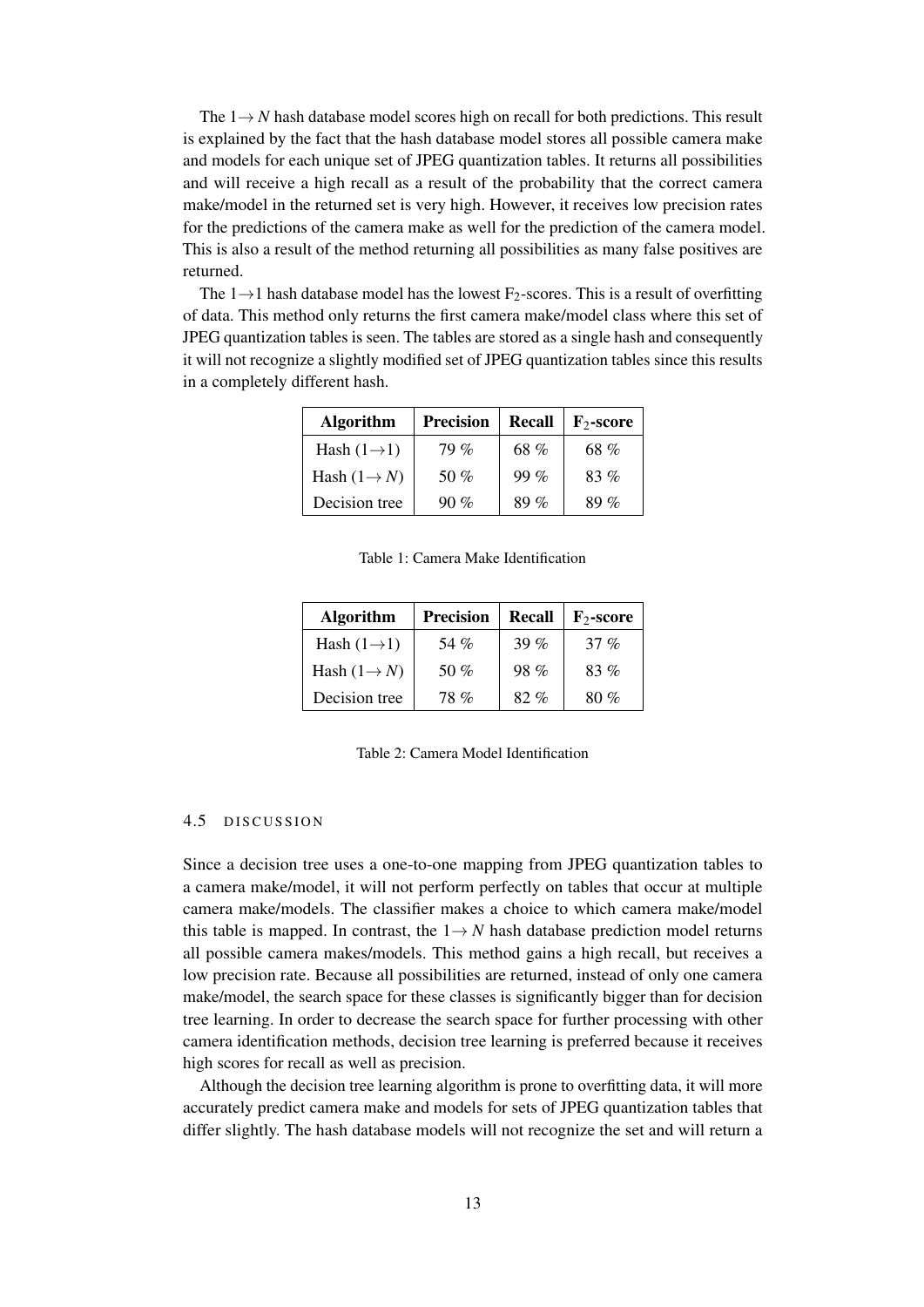random value in this implementation. The decision tree model, however, only uses a subset of the features found in the JPEG quantization tables and as a result can handle small differentiations better.

With respect to the creation of the prediction model, the hash database models are more easily trained. When a new set of JPEG quantization tables for a camera make/model occurs, it can be hashed and immediately stored in the database. In contrast, the decision tree model needs to be re-evaluated at the occurrence of a new set because this can result in a different decision tree.

It should be taken into account that the dataset only consists of original images. Image editing software such as Photoshop also use JPEG compression and will contain JPEG quantization tables correlated to Photoshop instead of their original camera make or model. For the decision tree learning algorithm, images that are edited with Photoshop will be predicted as belonging to the same source even though the original images are made with different camera makes and models.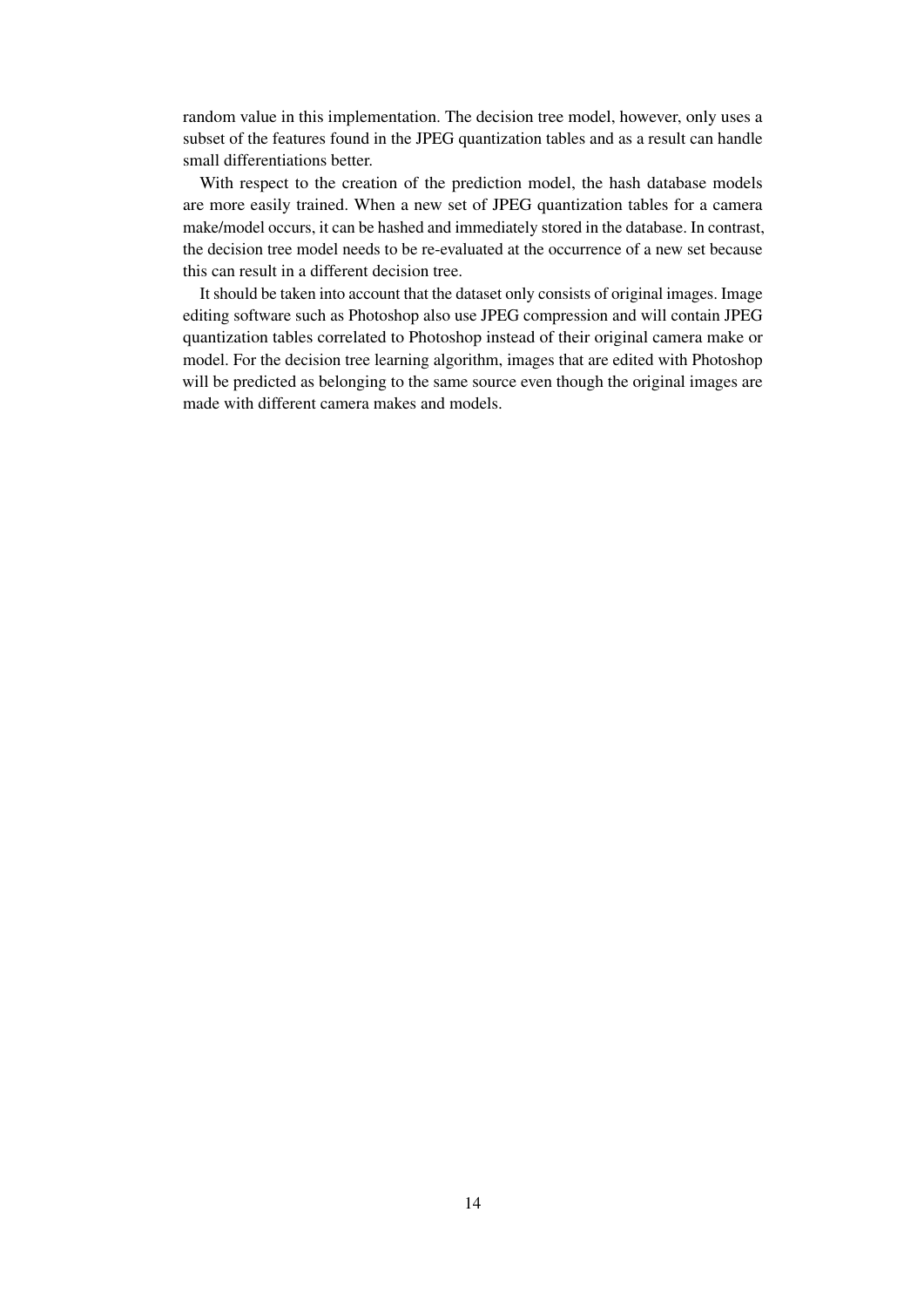<span id="page-17-0"></span>In this research, a decision tree learning approach is used for camera identification with the use of JPEG quantization tables.

Images are retrieved in forensic investigation as important evidence. In these cases, the origin of these images need to be identified for which camera identification models can be used. The set of JPEG quantization tables utilized for JPEG compression in the camera can be used for these models. The matching process for these tables with an existing database can be time costly when large sets of images are recovered for forensic investigation. For this reason, this research has focused on reducing the search space for JPEG quantization tables. As the camera identification problem can be seen as a pattern recognition problem, machine learning techniques can be applied. The research question on which this research has focused was stated as: *'Can searching through JPEG quantization tables be optimized with the use of decision tree learning?'*

In this research, a decision tree learning approach is taken. Supervised machine learning is used to create a decision tree model to predict camera makes and models on basis of the set of JPEG quantization tables that belong to an image. First, a feature selection procedure is performed in which the identifiable parameters in a set of JPEG quantization tables are reduced from 128 to 50 attributes. These 50 parameters do not show a clear special correlation with the tables.

Then, the decision tree model is trained for the prediction of camera makes as well as camera models and is evaluated using the weighted  $F_2$ -score in a 5-fold stratified cross-validation. The decision tree model has a comparable performance in  $F_2$ -scores for the predictions of different camera make classes. In contrast, in the prediction for the camera models, the decision tree model performance has a significantly large variance between classes for the  $F_2$ -scores. This is a result of the trade-off in performance that takes place between classes. This trade-off occurs less in the prediction of the camera make and it can therefore be concluded the occurrence of the same sets of JPEG quantization tables is more frequent for images from other camera models with the same camera make.

The decision tree model is compared to two different prediction models that use a hash database. The decision tree model gains the highest  $F_2$ -score (89%) for the prediction of the camera make. The  $1 \rightarrow N$  hash database model performs slightly better for the prediction of the camera make than the decision tree model, with a  $F_2$ -score of 83% and F2-score of 80%, respectively. However, it gains low precision rates because it returns all possible classes. The low precision indicates that the search space is not effectively decreased. In contrast, the decision tree model gains high rates for accuracy while maintaining a high precision. The decision tree model can also handle small differentiations in tables better than the hash database models.

<span id="page-17-1"></span>Overall, the decision tree learning algorithm gains a good performance for the prediction of the camera make as well as for the prediction of the camera model and can be used to optimize searching through JPEG quantization tables for camera identification.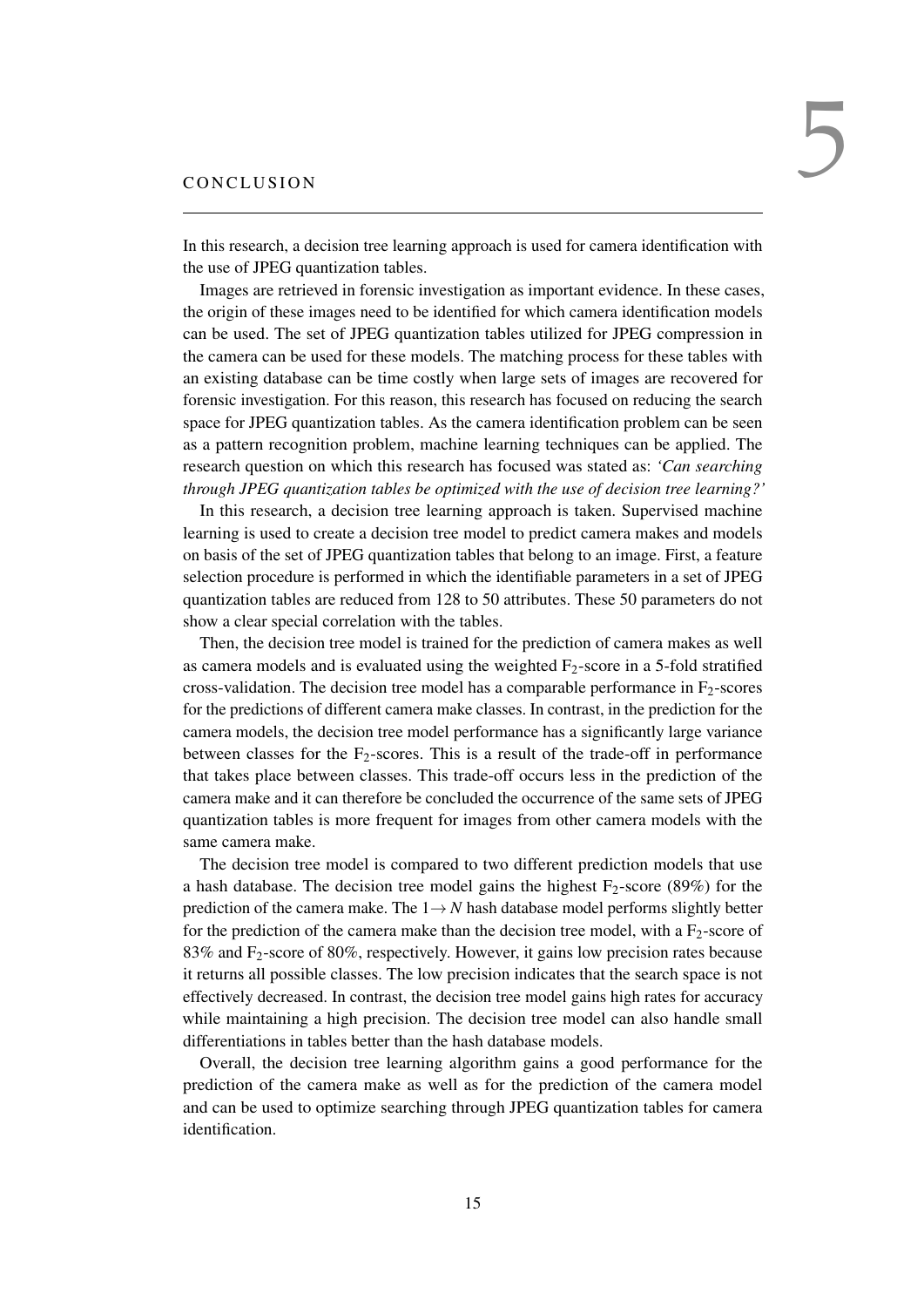#### 5.1 FUTURE WORK

The following adjustments for the methods used in this research, as well as improvements using other techniques, are proposed:

- Extend image database: This research can be extended by using a larger image database which comprises of more different camera make/models. It can also be extended with images that are edited with image editing software.
- Extend feature set: The feature set can be extended with more attributes that correspond to the image. These can be related to the JPEG quantization tables, but also to other meta-data retrieved from the image.
- Compare to other learning algorithms: The decision tree learning algorithm is prone to overfitting. Other supervised machine learning algorithms, such as Naive Bayes and Support Vector Machine, tend to create better generalizations and are less susceptible for overfitting. Future research can be performed on the performance of other machine learning algorithms in comparison with the decision tree learning algorithm.
- Probabilistic classification: Because a set of JPEG quantization tables can correspond to multiple camera make/models, this research can be improved with the implementation of probabilistic classification. This method gives a probability distribution over a set of classes instead of predicting one single class for a feature set.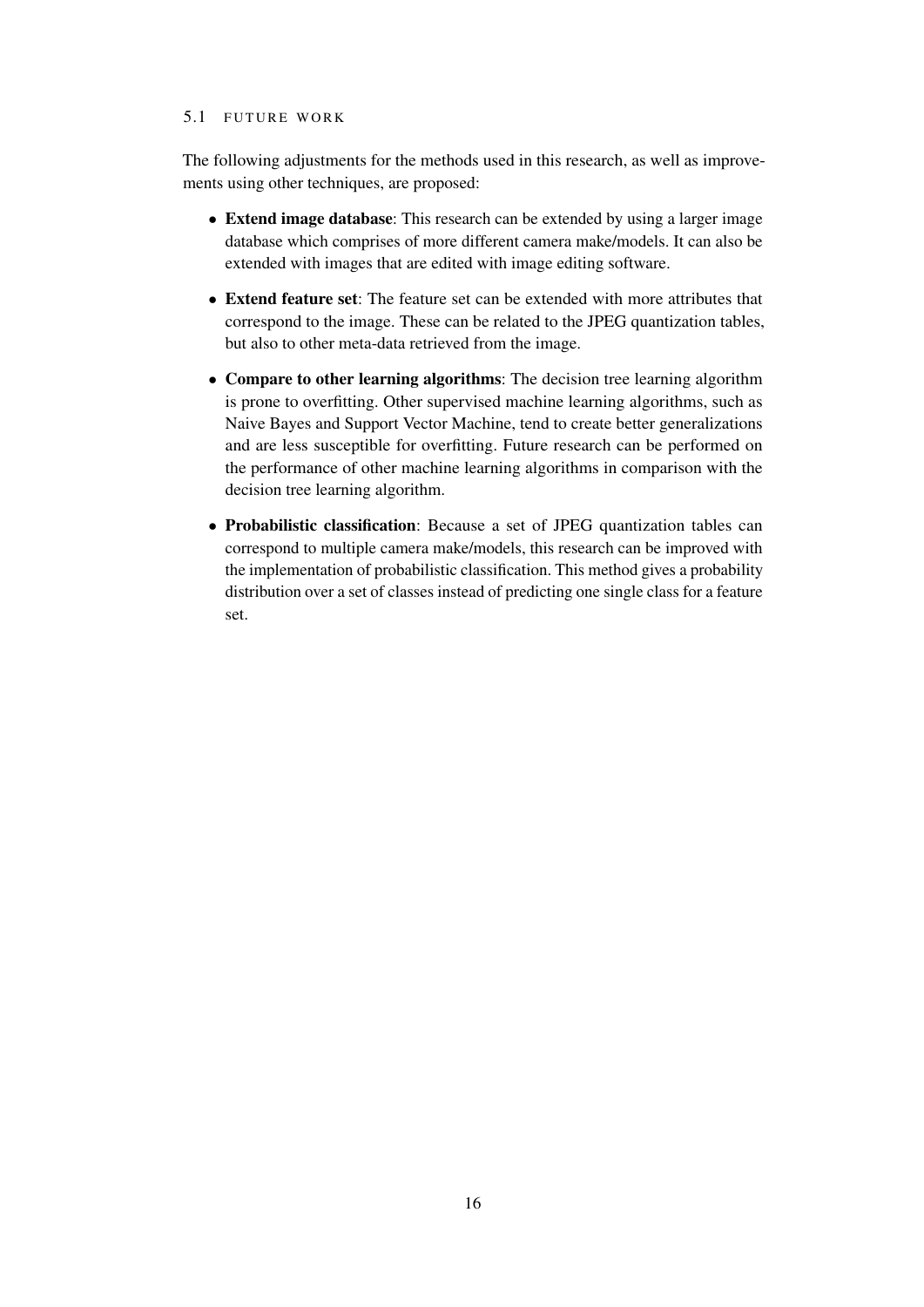

<span id="page-19-0"></span>This appendix contains information on the image database, such as the number of images per camera model and the number of JPEG quantization tables found.

<span id="page-19-1"></span>A.1 CAMERA MAKE AND MODEL OF IMAGE DATABASE

<span id="page-19-2"></span>

| Make       | Model                    | # Pictures | <b>Make</b> | Model             | # Pictures |
|------------|--------------------------|------------|-------------|-------------------|------------|
| Agfa       | DC-504                   | 262        | Nikon       | D70               | 405        |
| Agfa       | $DC-733s$                | 329        | Nikon       | D70s              | 409        |
| Agfa       | $DC-830i$                | 414        | Olympus     | mju               | 1052       |
| Agfa       | Sensor505-x              | 209        | Panasonic   | DMC-FZ50          | 962        |
| Agfa       | Sensor530s               | 406        | Panasonic   | Lumix-FZ45        | 356        |
| Blackberry | Curve-9300               | 1080       | Pentax      | OptioA40          | 715        |
| Blackberry | $Curve-9360$             | 2669       | Pentax      | OptioW60          | 239        |
| Canon      | Ixus <sub>55</sub>       | 242        | Praktica    | DCZ5.9            | 1039       |
| Canon      | Ixus70                   | 585        | <b>PS</b>   | Vita              | 220        |
| Canon      | Powershot-A430           | 10326      | Ricoh       | GX100             | 1283       |
| Canon      | Powershot-A630           | 1458       | Rollei      | <b>RCP-7325XS</b> | 607        |
| Canon      | PowerShot-A640           | 188        | Samsung     | Digimax-S500      | 1060       |
| Casio      | $EX-Z150$                | 946        | Samsung     | Galaxy-S3-mini    | 1280       |
| Casio      | EXILIM-EX-FC100          | 15         | Samsung     | L74wide           | 705        |
| Epson      | StylusSX205              | 31         | Samsung     | <b>NV15</b>       | 663        |
| FujiFilm   | FinePixJ50               | 647        | Samsung     | NX1000            | 350        |
| Kodak      | M1063                    | 2458       | Samsung     | <b>ST30</b>       | 340        |
| Logitech   | QuickCam-Communicate-STX | 4059       | Sony        | $DSC-H50$         | 593        |
| Motorola   | V360                     | 4060       | Sony        | $DSC-T77$         | 758        |
| Nikon      | CoolPixS710              | 993        | Sony        | <b>DSC-W170</b>   | 422        |
| Nikon      | D <sub>200</sub>         | 831        |             |                   |            |

Table 3: Camera make and model of image database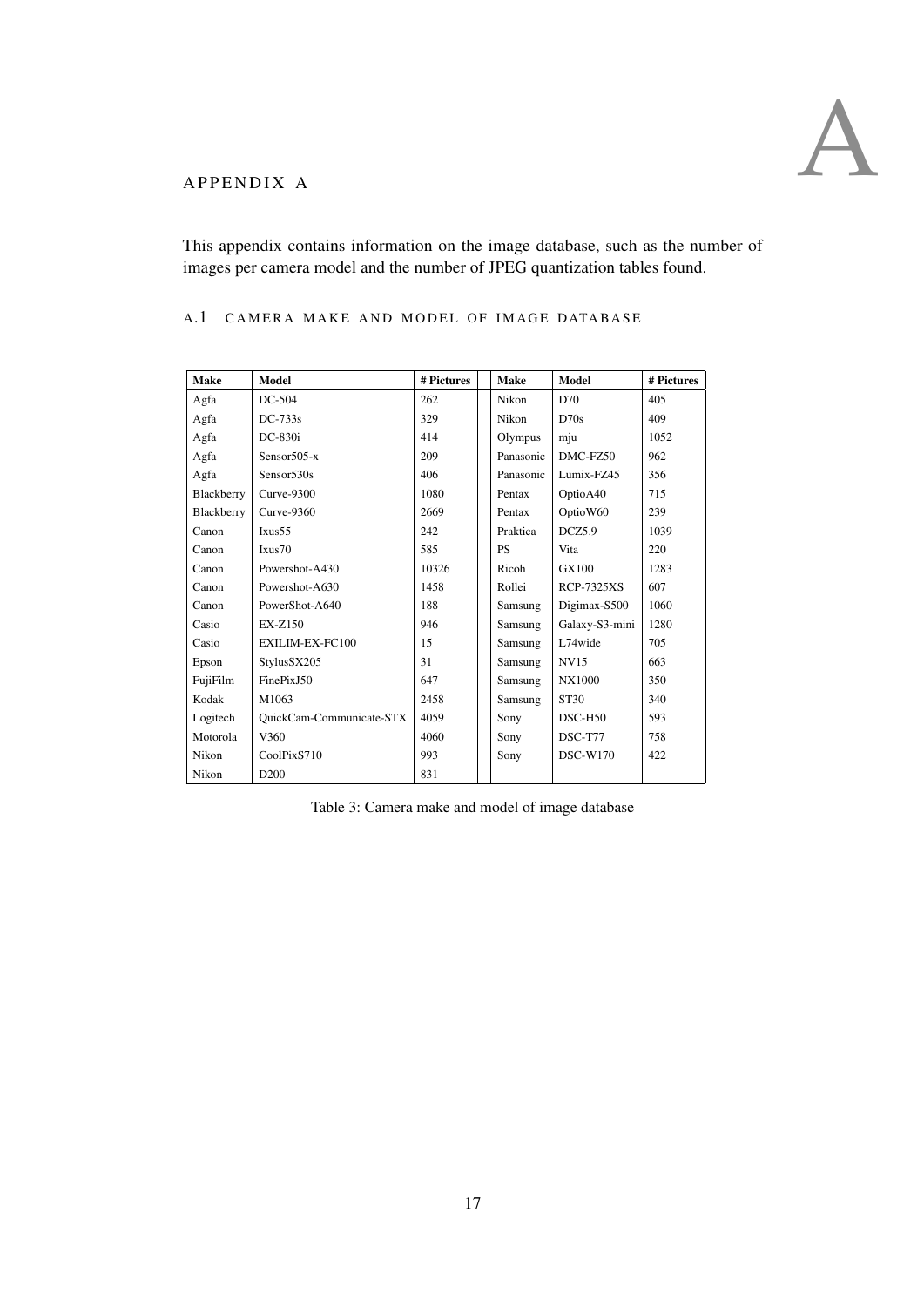<span id="page-20-0"></span>

|  |  |  |  | A.2 NUMBER OF UNIQUE QUANTIZATION TABLES PER CAMERA MODEL |  |  |  |  |
|--|--|--|--|-----------------------------------------------------------|--|--|--|--|
|--|--|--|--|-----------------------------------------------------------|--|--|--|--|

<span id="page-20-1"></span>

| <b>Make</b> | Model                    | # Unique Tables | <b>Make</b> | Model             | # Unique Tables |
|-------------|--------------------------|-----------------|-------------|-------------------|-----------------|
| Agfa        | DC-504                   | 3               | Nikon       | D70               | 97              |
| Agfa        | $DC-733s$                | 329             | Nikon       | D70s              | 102             |
| Agfa        | $DC-830i$                | 87              | Olympus     | mju               | 14              |
| Agfa        | Sensor $505-x$           | 143             | Panasonic   | DMC-FZ50          | 37              |
| Agfa        | Sensor <sub>530s</sub>   | 3               | Panasonic   | Lumix-FZ45        | $\overline{c}$  |
| Blackberry  | Curve-9300               | 1               | Pentax      | OptioA40          | 3               |
| Blackberry  | $Curve-9360$             | $\overline{c}$  | Pentax      | OptioW60          | 24              |
| Canon       | Ixus <sub>55</sub>       | 3               | Praktica    | DCZ5.9            | 210             |
| Canon       | Ixus70                   | 3               | <b>PS</b>   | Vita              | 1               |
| Canon       | Powershot-A430           | 75              | Ricoh       | GX100             | 156             |
| Canon       | Powershot-A630           | 1               | Rollei      | <b>RCP-7325XS</b> | 3               |
| Canon       | PowerShot-A640           | 1               | Samsung     | Digimax-S500      | 22              |
| Casio       | EX-Z150                  | 10              | Samsung     | Galaxy-S3-mini    | $\mathbf{1}$    |
| Casio       | EXILIM-EX-FC100          | 1               | Samsung     | L74wide           | 146             |
| Epson       | StylusSX205              | 1               | Samsung     | <b>NV15</b>       | 18              |
| FujiFilm    | FinePixJ50               | $\overline{4}$  | Samsung     | NX1000            | $\overline{4}$  |
| Kodak       | M1063                    | 53              | Samsung     | <b>ST30</b>       | $\overline{c}$  |
| Logitech    | QuickCam-Communicate-STX | -1              | Sony        | $DSC-H50$         | 11              |
| Motorola    | V360                     | 6               | Sony        | DSC-T77           | 19              |
| Nikon       | CoolPixS710              | 247             | Sony        | <b>DSC-W170</b>   | 10              |
| Nikon       | D <sub>200</sub>         | 45              |             |                   |                 |

Table 4: Number of Unique Quantization Tables per Camera Model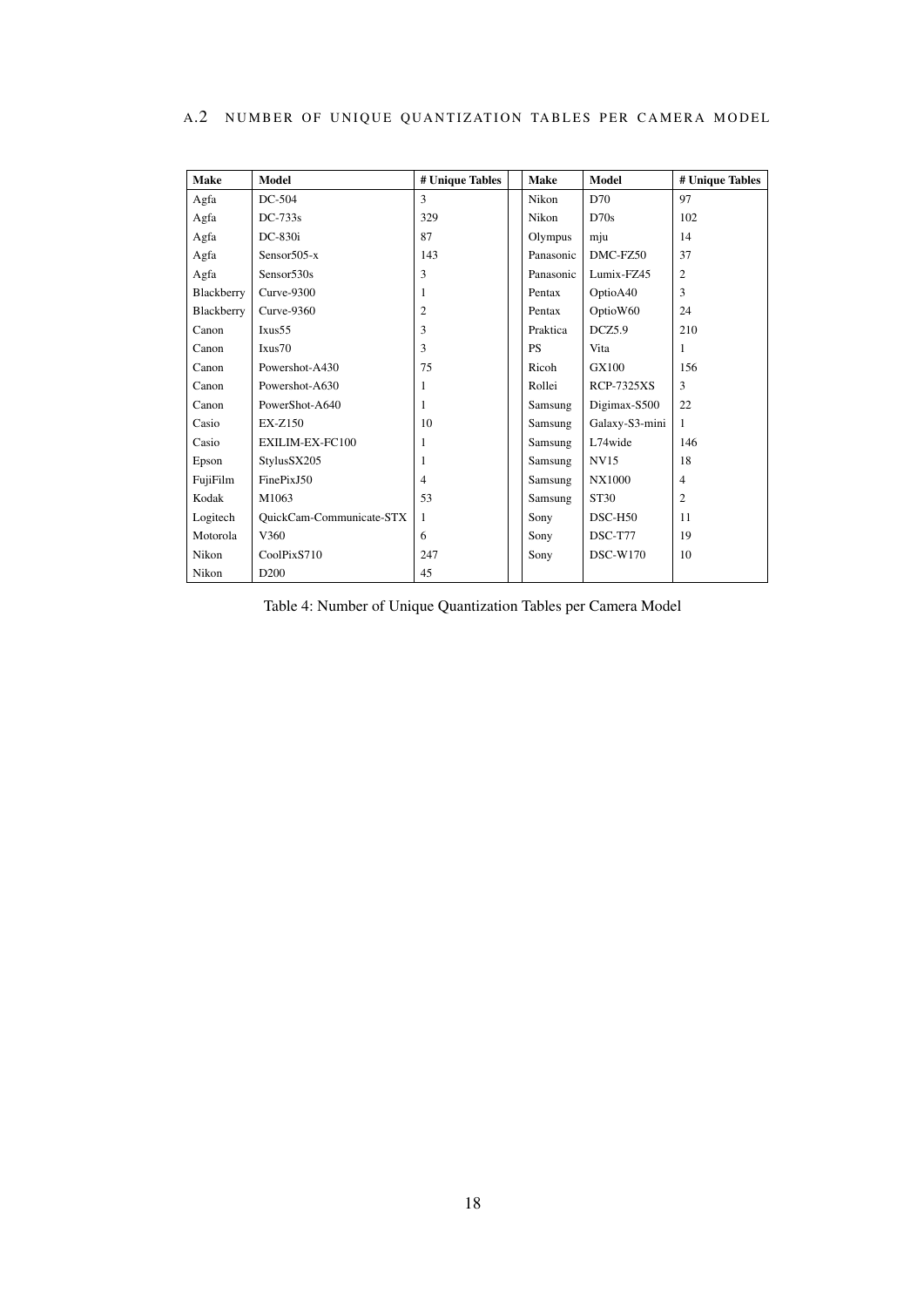# <span id="page-21-0"></span>A PPENDIX RESULTS

<span id="page-21-1"></span>This appendix contains results for the methods used in this research.

# B.1 IMPORTANT FEATURES

<span id="page-21-3"></span>

| Luminance |      |      |      |      |      |      |      |  |  |  |
|-----------|------|------|------|------|------|------|------|--|--|--|
| 0.92      | 0.32 | 0.33 | 0.19 | 0.31 | 0.12 | 0.87 | 0.78 |  |  |  |
| 0.40      | 2.08 | 1.67 | 0.16 | 0.18 | 0.74 | 0.21 | 0.63 |  |  |  |
| 0.14      | 0.12 | 0.05 | 0.33 | 0.32 | 1.22 | 0.79 | 0.41 |  |  |  |
| 0.61      | 0.53 | 2.83 | 1.24 | 0.17 | 0.32 | 0.67 | 1.02 |  |  |  |
| 0.90      | 1.37 | 2.38 | 1.33 | 0.64 | 1.57 | 1.45 | 1.28 |  |  |  |
| 0.18      | 0.48 | 0.28 | 1.78 | 1.63 | 0.94 | 1.83 | 1.71 |  |  |  |
| 0.13      | 0.16 | 1.32 | 1.02 | 0.21 | 1.15 | 0.78 | 1.62 |  |  |  |
| 3.09      | 1.19 | 0.16 | 1.41 | 0.42 | 1.64 | 0.16 | 1.03 |  |  |  |

|      | <b>Chrominance</b> |      |      |      |      |      |      |  |  |  |
|------|--------------------|------|------|------|------|------|------|--|--|--|
| 0.90 | 0.25               | 0.27 | 1.68 | 0.61 | 1.09 | 0.28 | 2.11 |  |  |  |
| 0.25 | 0.76               | 0.19 | 1.04 | 0.83 | 1.45 | 0.21 | 0.14 |  |  |  |
| 0.80 | 0.95               | 0.36 | 0.40 | 0.07 | 0.05 | 0.53 | 1.30 |  |  |  |
| 0.49 | 0.79               | 0.11 | 0.02 | 0.06 | 1.44 | 0.32 | 0.26 |  |  |  |
| 0.30 | 0.26               | 0.18 | 0.03 | 0.93 | 0.90 | 0.39 | 0.07 |  |  |  |
| 0.40 | 0.11               | 0.52 | 3.11 | 0.26 | 0.79 | 0.27 | 1.16 |  |  |  |
| 0.14 | 1.50               | 0.49 | 0.51 | 0.50 | 1.89 | 1.54 | 1.48 |  |  |  |
| 1.58 | 0.21               | 0.00 | 0.41 | 1.09 | 0.53 | 0.91 | 1.56 |  |  |  |

Table 5: Importance of JPEG quantization tables parameters (multiplied by 100)

# <span id="page-21-4"></span><span id="page-21-2"></span> $B.2$  CAMERA MAKE F $\beta$ -SCORES

| <b>Camera Make</b> | Fold #1 | <b>Fold #2</b> | Fold #3 | Fold #4 | <b>Fold #5</b> | Average |
|--------------------|---------|----------------|---------|---------|----------------|---------|
| Agfa               | 99.95   | 99.92          | 99.92   | 100.00  | 99.95          | 99.95   |
| Blackberry         | 79.87   | 79.62          | 81.50   | 80.77   | 81.02          | 80.56   |
| Canon              | 93.01   | 93.75          | 91.76   | 91.86   | 93.25          | 92.72   |
| Casio              | 84.18   | 81.83          | 84.01   | 82.04   | 85.03          | 83.42   |
| Epson              | 58.76   | 59.09          | 61.02   | 56.16   | 57.59          | 58.52   |
| FujiFilm           | 99.16   | 98.54          | 98.33   | 98.55   | 98.75          | 98.67   |
| Kodak              | 100.00  | 100.00         | 100.00  | 100.00  | 100.00         | 100.00  |
| Logitech           | 93.98   | 93.20          | 93.84   | 93.06   | 95.73          | 93.96   |
| Motorola           | 41.54   | 44.05          | 42.20   | 41.67   | 47.07          | 43.30   |
| Nikon              | 99.72   | 99.43          | 99.80   | 99.31   | 99.14          | 99.48   |
| Olympus            | 83.56   | 83.80          | 81.25   | 83.91   | 84.14          | 83.33   |
| <b>PS</b>          | 100.00  | 90.91          | 97.22   | 96.77   | 100.00         | 96.98   |
| Panasonic          | 100.00  | 100.00         | 100.00  | 100.00  | 100.00         | 100.00  |
| Pentax             | 76.16   | 75.37          | 76.43   | 76.68   | 78.75          | 76.68   |
| Praktica           | 62.06   | 62.50          | 65.37   | 65.27   | 63.76          | 63.79   |
| Ricoh              | 79.30   | 78.45          | 79.21   | 80.68   | 79.87          | 79.50   |
| Rollei             | 99.93   | 99.93          | 99.98   | 99.93   | 99.98          | 99.95   |
| Samsung            | 97.60   | 97.78          | 97.99   | 97.89   | 97.71          | 97.79   |
| Sony               | 68.97   | 66.09          | 67.00   | 68.17   | 66.82          | 67.41   |

Table 6:  $F_\beta$ -scores in percentages for each camera make for every fold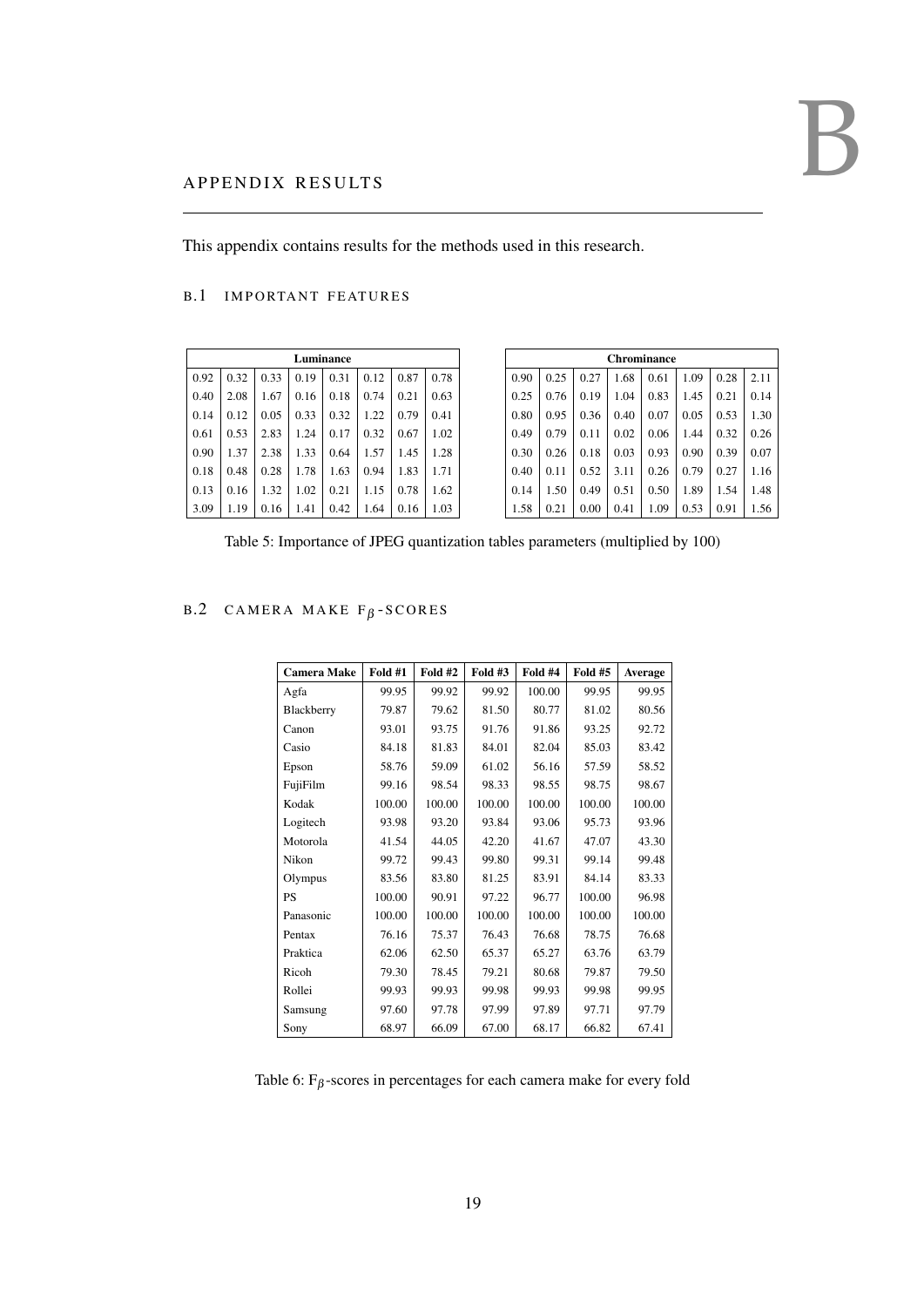# <span id="page-22-0"></span>B.3 CAMERA MODEL  $F_\beta$ -SCORES

<span id="page-22-1"></span>

| <b>Camera Make</b> | <b>Camera Model</b>      | Fold #1 | <b>Fold #2</b> | Fold #3 | Fold #4 | Fold #5 | Average |
|--------------------|--------------------------|---------|----------------|---------|---------|---------|---------|
| Agfa               | DC-504                   | 34.81   | 43.48          | 50.30   | 52.15   | 51.08   | 46.36   |
| Agfa               | DC-733s                  | 55.91   | 52.88          | 47.08   | 56.60   | 47.85   | 52.07   |
| Agfa               | DC-830i                  | 63.05   | 62.87          | 64.80   | 57.44   | 63.99   | 62.43   |
| Agfa               | Sensor505-x              | 96.27   | 96.17          | 97.38   | 95.45   | 96.17   | 96.29   |
| Agfa               | Sensor <sub>530s</sub>   | 79.13   | 75.69          | 81.24   | 73.43   | 75.06   | 76.91   |
| Blackberry         | Curve-9300               | 61.15   | 65.63          | 68.56   | 62.20   | 69.93   | 65.49   |
| Blackberry         | Curve-9360               | 100.00  | 100.00         | 100.00  | 100.00  | 100.00  | 100.00  |
| Canon              | Ixus55                   | 0.00    | 0.00           | 5.10    | 0.00    | 0.00    | 1.02    |
| Canon              | Ixus70                   | 86.57   | 85.95          | 86.34   | 84.46   | 86.21   | 85.90   |
| Canon              | PowerShotA640            | 0.00    | 0.00           | 0.00    | 0.00    | 0.00    | 0.00    |
| Canon              | Powershot-A430           | 94.29   | 94.58          | 94.26   | 94.47   | 94.52   | 94.43   |
| Canon              | Powershot-A630           | 0.00    | 0.00           | 0.00    | 0.00    | 0.00    | 0.00    |
| Casio              | EX-Z150                  | 100.00  | 100.00         | 100.00  | 100.00  | 100.00  | 100.00  |
| Casio              | EXILIM-EX-FC100          | 0.00    | 0.00           | 0.00    | 0.00    | 0.00    | 0.00    |
| Epson              | StylusSX205              | 96.77   | 96.77          | 100.00  | 100.00  | 93.75   | 97.46   |
| FujiFilm           | FinePixJ50               | 93.66   | 94.03          | 92.97   | 94.34   | 93.93   | 93.79   |
| Kodak              | M1063                    | 99.47   | 99.35          | 99.43   | 99.47   | 99.43   | 99.43   |
| Logitech           | QuickCam-Communicate-STX | 99.72   | 99.91          | 100.00  | 99.72   | 99.72   | 99.82   |
| Motorola           | V360                     | 100.00  | 100.00         | 100.00  | 100.00  | 100.00  | 100.00  |
| Nikon              | CoolPixS710              | 99.93   | 99.98          | 99.93   | 99.98   | 99.93   | 99.95   |
| Nikon              | D <sub>200</sub>         | 91.02   | 92.39          | 91.07   | 92.39   | 92.06   | 91.79   |
| Nikon              | D70                      | 58.00   | 53.86          | 61.78   | 41.98   | 47.79   | 52.68   |
| Nikon              | D70s                     | 36.27   | 34.88          | 32.98   | 48.08   | 48.19   | 40.08   |
| Olympus            | mju                      | 61.57   | 64.37          | 63.11   | 64.20   | 65.39   | 63.73   |
| PS                 | Vita                     | 100.00  | 100.00         | 100.00  | 100.00  | 100.00  | 100.00  |
| Panasonic          | DMC-FZ50                 | 54.19   | 45.00          | 55.29   | 46.34   | 40.00   | 48.16   |
| Panasonic          | Lumix-FZ45               | 53.38   | 41.16          | 0.00    | 52.83   | 40.27   | 37.53   |
| Pentax             | OptioA40                 | 100.00  | 100.00         | 100.00  | 100.00  | 100.00  | 100.00  |
| Pentax             | OptioW60                 | 2.54    | 5.03           | 5.15    | 7.65    | 0.00    | 4.07    |
| Praktica           | DCZ5.9                   | 33.30   | 37.26          | 34.64   | 35.20   | 39.72   | 36.03   |
| Ricoh              | GX100                    | 93.70   | 92.35          | 91.61   | 92.00   | 94.42   | 92.82   |
| Rollei             | <b>RCP-7325XS</b>        | 83.22   | 83.33          | 83.33   | 83.10   | 85.69   | 83.74   |
| Samsung            | Digimax-S500             | 92.41   | 91.81          | 91.47   | 91.87   | 91.23   | 91.76   |
| Samsung            | Galaxy-S3-mini           | 98.08   | 98.46          | 98.69   | 98.39   | 98.69   | 98.46   |
| Samsung            | L74wide                  | 5.82    | 24.18          | 7.50    | 22.94   | 13.25   | 14.74   |
| Samsung            | <b>NV15</b>              | 0.00    | 1.88           | 1.87    | 0.00    | 1.84    | 1.12    |
| Samsung            | <b>NX1000</b>            | 0.00    | 0.00           | 0.00    | 0.00    | 0.00    | 0.00    |
| Samsung            | <b>ST30</b>              | 0.00    | 0.00           | 31.25   | 0.00    | 27.93   | 11.84   |
| Sony               | DSC-H50                  | 2.08    | 3.08           | 0.00    | 1.05    | 12.89   | 3.82    |
| Sony               | DSC-T77                  | 51.82   | 58.14          | 56.12   | 54.66   | 53.36   | 54.82   |
| Sony               | <b>DSC-W170</b>          | 16.25   | 19.04          | 14.35   | 22.39   | 0.00    | 14.41   |

Table 7:  $F_\beta$ -scores in percentages for each camera model for every fold